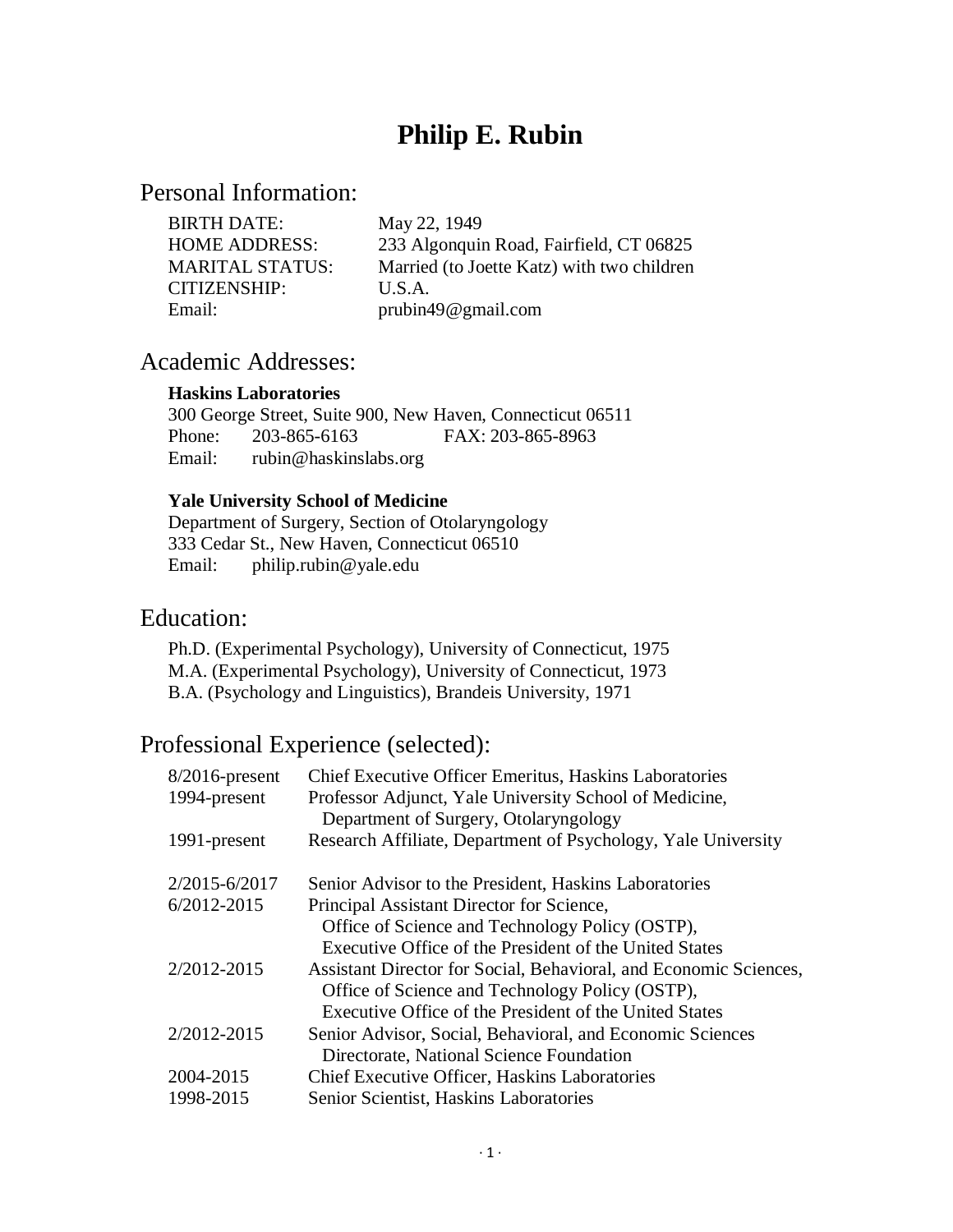| 1992-2015 | Vice President, Haskins Laboratories                     |
|-----------|----------------------------------------------------------|
| 2003-2004 | <b>Chief Operating Officer, Haskins Laboratories</b>     |
| 2000-2003 | Director, Division of Behavioral and Cognitive Sciences, |
|           | <b>National Science Foundation</b>                       |
| 1992-2000 | Chief Operating Officer, Haskins Laboratories            |
| 1990-1992 | Chief Technical Officer, Haskins Laboratories            |
| 1977-1997 | <b>Research Staff, Haskins Laboratories</b>              |
| 1975-1976 | Research Affiliate, Haskins Laboratories                 |
| 1975-1976 | Assistant Professor of Psychology, Univ. of Connecticut  |
|           |                                                          |

# Professional Affiliations:

American Association for the Advancement of Science (AAAS), Fellow American Psychological Association (APA), Fellow Association for Psychological Science (APS), Fellow Acoustical Society of America (ASA), Fellow Auditory-Visual Speech Association (AVISA), Founding Director Cognitive Science Society (CSS) Connecticut Academy of Science and Engineering (CASE), elected member Institute of Electrical and Electronics Engineers (IEEE), Senior Member IEEE Communications Society IEEE Signal Processing Society International Speech Communication Association (ISCA) International Society of Ecological Psychology (ISEP) Linguistic Society of America (LSA), Fellow National Academy of Public Administration, Fellow Philosophical Society of Washington, elected member Psychonomic Society, elected member Sigma Xi Society for Neuroscience

### Awards and Honors:

Elected as Member of the Connecticut Academy of Science and Engineering, Feb. 2017. Granted lifetime membership in Nu Rho Psi, The National Honor Society in

Neuroscience, September 29, 2016, "In recognition of outstanding achievement in the areas of neuroscience scholarship and research …"

Consortium of Social Science Associations Distinguished Service Award, March 9, 2015. The OSTP Award for Excellence. Office of Science and Technology Policy, July 2014. Elected as Fellow of the Linguistic Society of America, Jan. 2014.

Elected as a Fellow of the National Academy of Public Administration, Nov. 2013. Elected as Senior Member of the IEEE, Aug. 2012.

Received the American Psychological Association's "Meritorious Research Service Commendation" "In recognition of your outstanding contributions to psychological science through your service as a leader in research management and policy development at the national level" on November 13, 2010.

Elected to membership in Sigma Xi, Dec. 2008.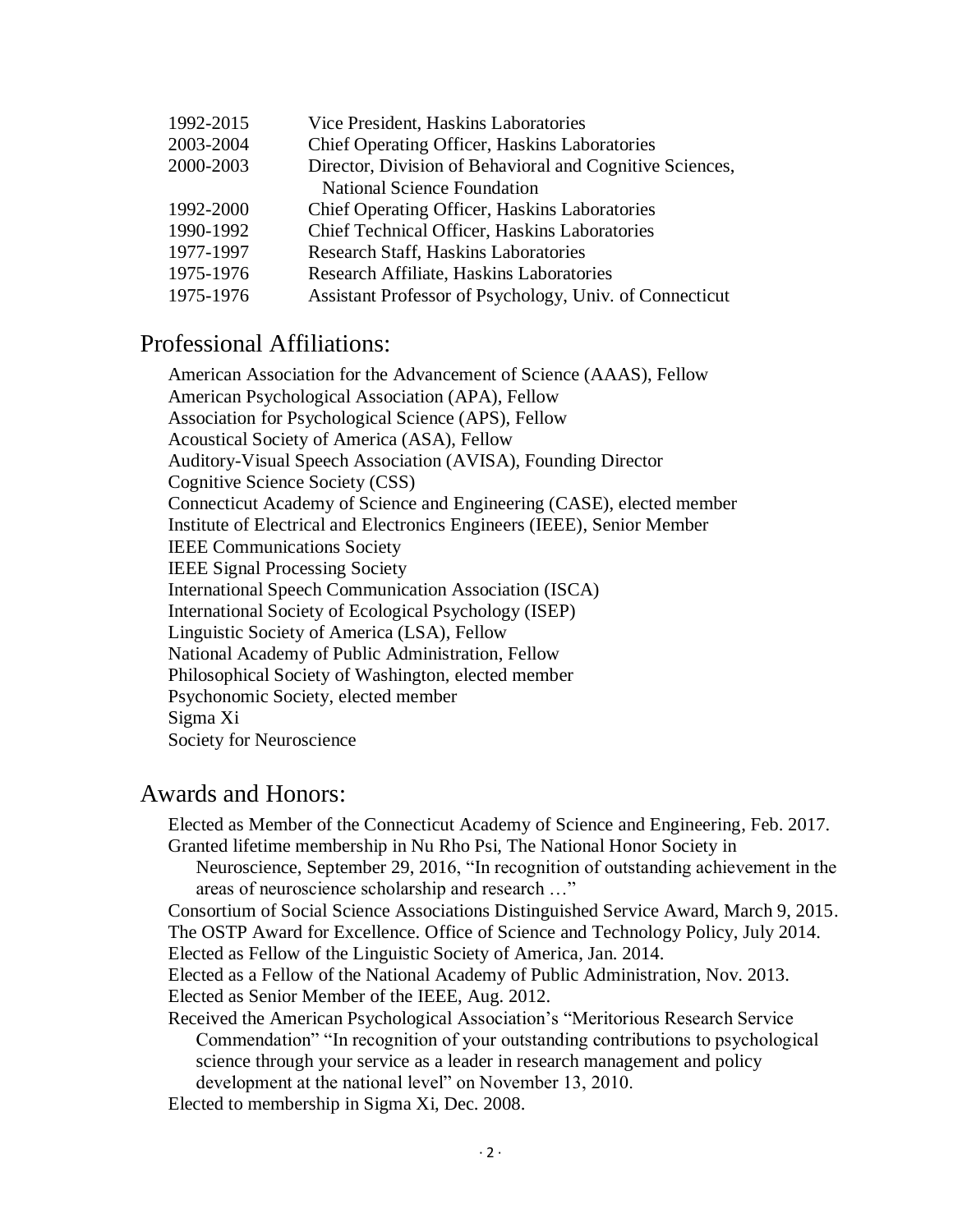Elected as a Fellow of Trumbull College at Yale University, Sep. 2007. Elected to membership in the Philosophical Society of Washington, Feb. 2007. Elected to Fellow status in the American Psychological Association, Jan. 2006

- "… in recognition of outstanding and unusual contributions to the science and profession of psychology."
- Award for "Commendable Performance ... for his superior leadership of all federal government departments and agencies involved in the protection of human subjects," Sep. 2003, from the Human Subjects Research Subcommittee, Committee on Science, National Science and Technology Council, Office of Science and Technology Policy, Executive Office of the President of the United States.
- Elected to Fellow status in the American Psychological Society, June 2003, for "… sustained outstanding achievements in psychological science."
- Elected to the rank of AAAS Fellow in the American Association for the Advancement of Science, Sep. 2002, for " … major contributions to the understanding of human speech processing and the technology of speech analysis."

Elected as a Fellow in the Acoustical Society of America, June 1999.

### Professional and Community Service:

#### *Present*:

Member, Board of Trustees, University of Connecticut (UConn), Dec. 8, 2017 – present Director and Treasurer, impact of Gender/Sex on Innovation and Novel Technologies  $(iGIANT)$ , Sep. 2016 – present

Member, American Academy of Arts & Sciences, Commission on Language Learning Dec.  $2015$  – present

- Member, *Beyond Conflict* Neuroscience & Social Conflict 360° Strategic Planning Steering Committee, Cambridge, MA, Nov. 2015 – present
- Member, Advisory Board, The Affinity Project, Inc., Cambridge, MA, July 2015 – present

Acoustical Society of America representative to the AAAS Section Committee on Linguistics & Language Science, Feb. 2010 – present

Participant in the Yale University Interdisciplinary Center for Bioethics,  $2003$  – present

#### *Previous*:

Co-chair, Common Rule Modernization Working Group, Feb. 2014 – Feb. 2015

- Co-Chair of the NSTC Committee on Science (with the Directors of NIH and the NSF), June 2012 – July 2014
- Member, Executive Committee, STAR METRICS, a Federal collaboration with research Institutions, June 2012 – Feb. 2015

Administrative lead for the White House neuroscience initiative, Feb. 2012 – Feb. 2015

Member of the Yale University Whitney Humanities Center "Mind, Brain, Culture, and Consciousness" group, Apr. 2004 - Feb. 2012

Federal interagency High-Value Detainee Interrogation Group (HIG) Research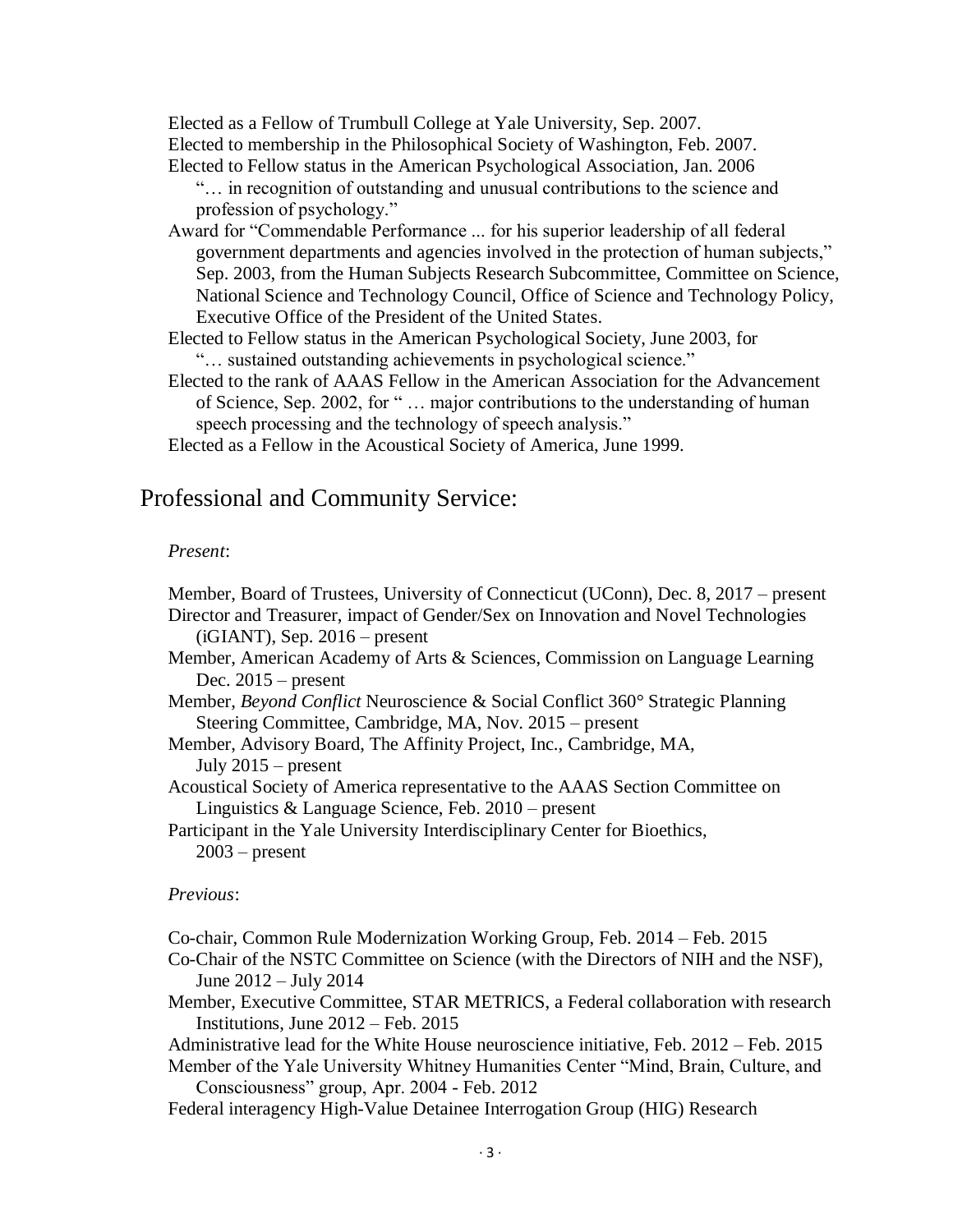Committee, Feb. 17, 2011 – Feb. 2012

- Acoustical Society of America representative to the AAAS Consortium of Affiliates for Security Policy (CASP), Sep. 2010 – Feb. 2012
- Audit Committee, Linguistic Society of America, August 2010 Dec. 2011
- Technical Advisory Committee, Transportation Security Administration's (TSA) Screening of Passengers by Observational Techniques (SPOT) program, July 2010 – Feb. 2012
- Member, National Academies Transportation Review Board, ACRP Committee on Evaluating the Impact of Aviation Noise on Learning, Dec. 2009 – Feb. 2012
- Executive Committee member-at-large, The Federation of Behavioral, Psychological, and Cognitive Sciences, Jan. 2009 – Dec. 2011
- Haskins Laboratories Board of Directors, Governance Committee, Oct. 2008 Feb. 2012
- Vice Chairman of the Board, The Discovery Museum and Planetarium, Bridgeport, CT, Sep. 2008 – Feb. 2012
- Co-leader of Teagle Foundation *Yale University – Haskins Laboratories Collegium on Student Learning* (with Michael Holquist and Kenneth Pugh), June 2008 – Feb. 2012.
- Board of Trustees, Les Birkmaier Fund, Bridgeport, CT, July 2007 Feb. 2012
- Chair, National Academies Board on Behavioral, Cognitive, and Sensory Sciences, July 2006 – Dec .2011
- Steering Committee, Yale University Whitney Humanities Center "Mind, Brain, Culture, and Consciousness" group, Apr. 2006 – Dec. 2011
- Visiting Research Fellow, MARCS Auditory Laboratories, University of Western Sydney, Jan. 2006 – Dec. 2011
- Subcommittee of Committee A on Academic Freedom and Tenure, American Association of University Professors, July 2005 – Dec. 2011.
- Board Member and Trustee, The Discovery Museum and Planetarium, Bridgeport, CT, June 2004 – Feb. 2012
- Faculty advisor, Yale University Interdisciplinary Center for Bioethics, Technology and Ethics working group, May 2004 – Feb. 2012
- Participant in the Yale Law School Information Society Project, Feb. 2004 Feb. 2012
- Core leader, NIH / NICHD P-01, "The Nature and Acquisition of the Speech Code and Reading," 1992 – Feb. 2012
- Chair, Marketing Committee, *Journal of Empirical Research on Human Research Ethics* (JERHRE), July 2006 – Dec. 2010
- Member of the Advisory Board the *Journal of Empirical Research on Human Research Ethics* (JERHRE), 2005 – Dec. 2010
- Chair, External Nominations Committee, The Federation of Behavioral, Psychological, and Cognitive Sciences, Jan. 2009 – Nov. 2010
- Member, National Academies Committee on Developing Metrics for Department of Homeland Security Science and Technology Research, Sep. 2009 – Oct. 2010.
- Chair, National Cancer Institute Basic and Behavioral Research Branch Expert Meeting: Sensory Sciences & Embodied Cognition, The National Academies, National Research Council, Washington, DC, August 4-5, 2010
- Chair, National Research Council Steering Committee on Meeting Department of Defense Counterintelligence Needs Through Behavioral and Social Sciences Research, Jan. 2009 – Mar. 2010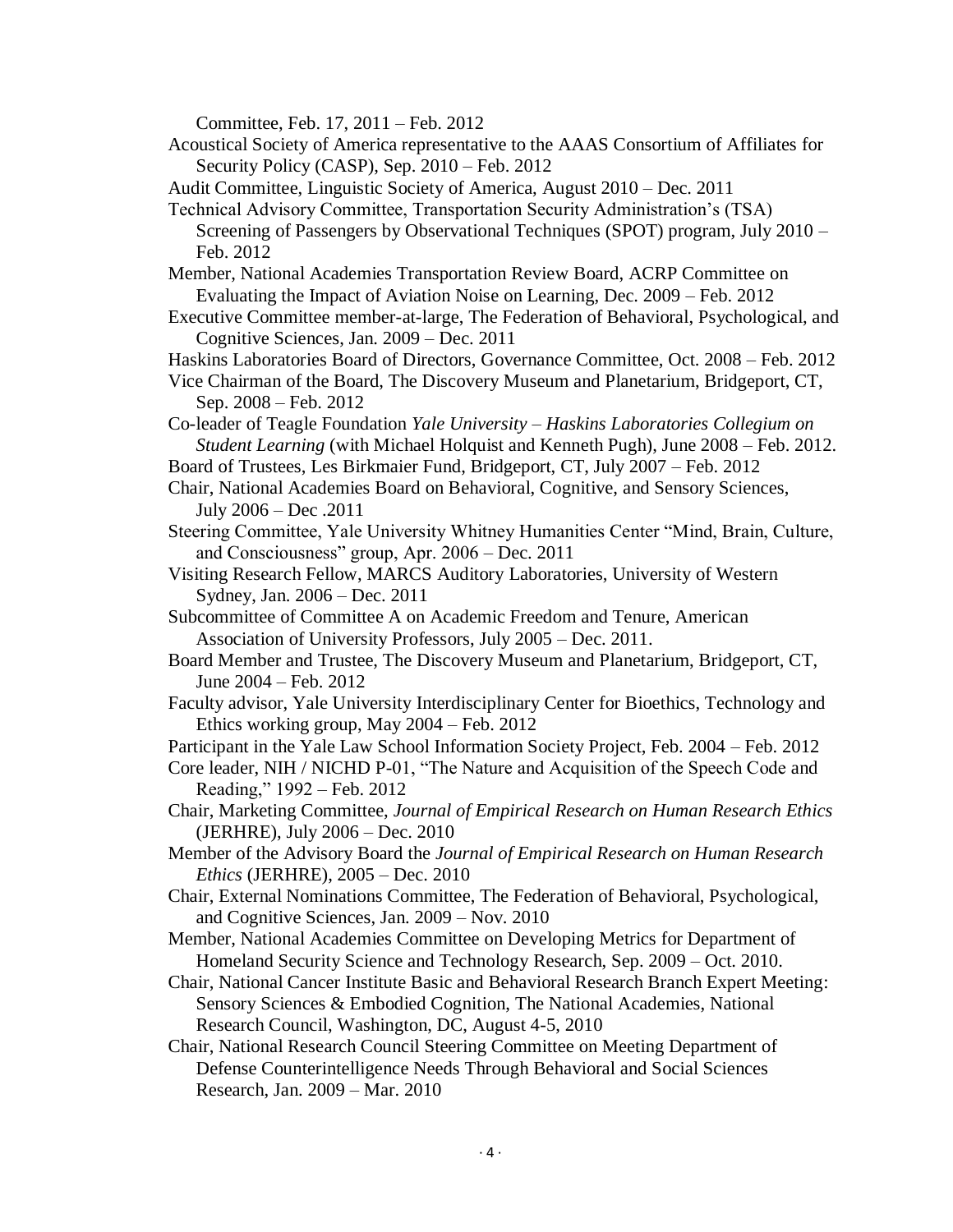Scientific Advisory Committee, House Ear Institute, June 2006 – June 2007

- Nominations Committee, AAAS (American Association for the Advancement of Science), Section Z, Nov. 2005 – Oct. 2008
- Chairman of the Board, The Discovery Museum and Planetarium, Bridgeport, CT, June 2005 – Sep. 2008
- Chair, Program Committee, The Discovery Museum and Planetarium Board of Trustees, Bridgeport, CT, Oct. 2004 - June 2005
- Ethics Committee, Linguistic Society of America, Oct. 2006 Aug. 2010
- Member of the NIH-funded Social and Behavioral Sciences Working Group on Human Subjects Protections, Sep. 2002 – Dec. 2005
- SACHRP (Secretary's Advisory Committee on Human Subjects Protections), NSF *ex officio* member, July 2003 – Sep. 2003. Advisory to the Secretary of HHS
- Chair of the inter-agency National Science and Technology Council Committee on Science Human Subjects Research Subcommittee (HSRS), under the supervision of the President's Office of Science and Technology Policy, Jan. 2003 – Sep. 2003
- Co-chair of the National Science Foundation Human and Social Dynamics priority area Implementation Group (HSDIG), Sep. 2002 – May 2003
- Member of the National Science and Technology Council (NSTC) SBE Working Group on Terrorism, under the supervision of the President's Office of Science and Technology Policy (OSTP), 2002 – Sep. 2003
- National Science Board Task Force on International Science and Engineering, Acting Member, Nov. 2001
- Member of the National Science Foundation Science and Technology Centers (STC) Coordinating Committee, 2001 – Sep. 2003
- Member of the inter-agency National Science and Technology Council (NSTC) Human Subjects Research Subcommittee (HSRS), under the supervision of the President's Office of Science and Technology Policy (OSTP), 2000 – Sep. 2003
- Chair of the NSTC Human Subjects Research Subcommittee, Behavioral and Social Science Working Group (HSRS-BSWG), 2000 – Jan. 2003
- NHRPAC (National Human Research Protections Advisory Committee), NSF *ex officio* member, 2000 – Sep. 2002
- Founding President and Director, AVISA (Auditory Visual Speech Association), 1998 – 2001
- Organizing Committee, AVSP'99 (Auditory-Visual Speech Processing)

Acting Editor, special issue of *Speech Communication*, 1998

Publisher, *The Desktop Journal*, 1985-1994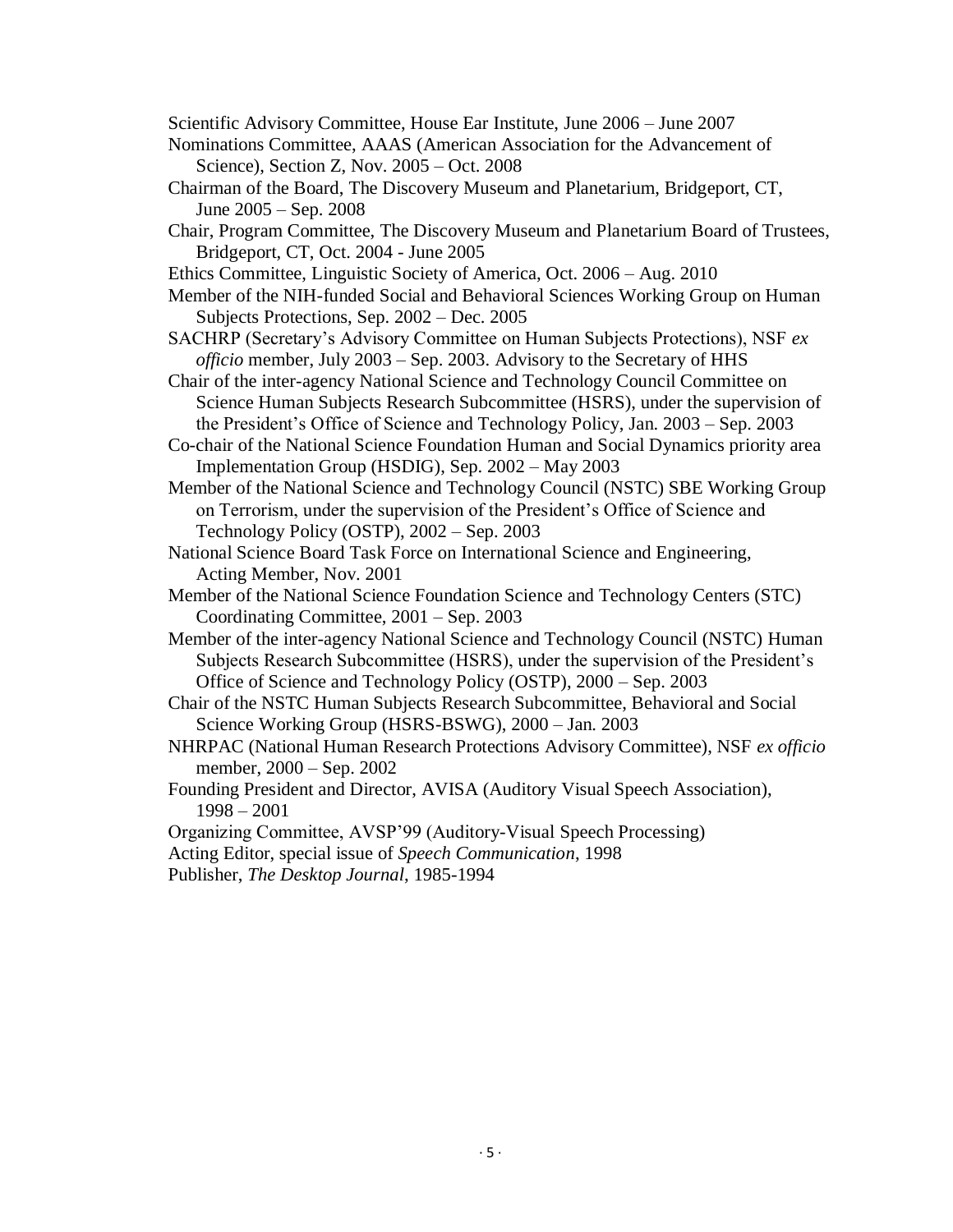### National Academies / National Research Council reports:

- The following is a partial list of reports that were released under the supervision of the National Academies' National Research Council Board on Behavioral, Cognitive, and Sensory Sciences (BBCSS) that I chaired.
- National Research Council. (2008). *Behavioral Modeling and Simulation: From Individuals to Societies*. Committee on Organizational Modeling: From Individuals to Societies. Board on Behavioral, Cognitive, and Sensory Sciences, Division of Behavioral and Social Sciences and Education. Washington, D.C.: National Academies Press.
- National Research Council. (2008). *Emerging Cognitive Neuroscience and Related Technologies*. Committee on Military and Intelligence Methodology for Emergent Neurophysiological and Cognitive/Neural Science Research in the Next Two Decades. Standing Committee for Technology Insight – Gauge, Evaluate, and Review Division on Engineering and Physical Sciences. Board on Behavioral, Cognitive, and Sensory Sciences, Division of Behavioral and Social Sciences and Education. Washington, D.C.: National Academies Press.
- National Research Council. (2008). *Human Behavior in Military Contexts*. Committee on Opportunities in Basic Research in the Behavioral and Social Sciences for the U.S. Military. Board on Behavioral, Cognitive, and Sensory Sciences, Division of Behavioral and Social Sciences and Education. Washington, D.C.: National Academies Press.
- National Research Council. (2010). *Field Evaluation in the Intelligence and Counterintelligence Context*. Workshop Summary. Planning Committee on Field Evaluation of Behavioral and Cognitive Sciences-Based Methods and Tools for Intelligence and Counterintelligence. Board on Behavioral, Cognitive, and Sensory Sciences, Division of Behavioral and Social Sciences and Education. Washington, D.C.: National Academies Press.
- National Research Council. (2011). *Intelligence Analysis: Behavioral and Social Scientific Foundations*. Committee on Behavioral and Social Science Research to Improve Intelligence Analysis for National Security. Board on Behavioral, Cognitive, and Sensory Sciences, Division of Behavioral and Social Sciences and Education. Washington, D.C.: National Academies Press.
- National Research Council. (2011). *Intelligence Analysis for Tomorrow: Advances from the Behavioral and Social Sciences*. Committee on Behavioral and Social Science Research to Improve Intelligence Analysis for National Security. Board on Behavioral, Cognitive, and Sensory Sciences, Division of Behavioral and Social Sciences and Education. Washington, D.C.: National Academies Press.
- National Research Council. (2011). *Threatening Communications and Behavior: Perspectives on the Pursuit of Public Figures*. Board on Behavioral, Cognitive, and Sensory Sciences, Division of Behavioral and Social Sciences and Education. Washington, D.C.: National Academies Press.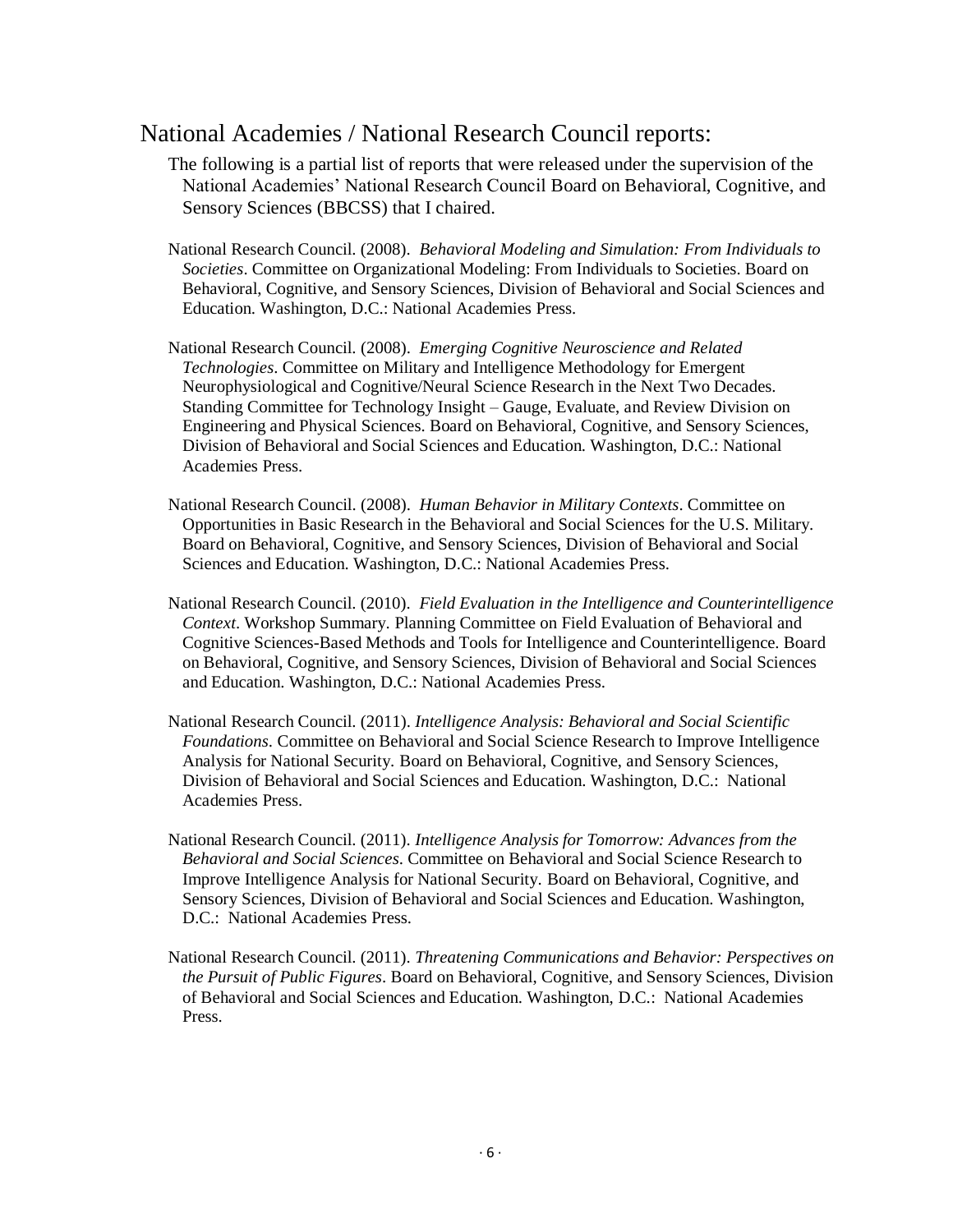### Publications:

- Remez, Robert E. and Rubin, Philip E. (2016). Perceptual Organization and Lawful Specification. *Ecological Psychology*, Vol. 28, No. 3*,* 160-165.
- Rubin, P. (2012). "Cognitive Science." In William Sims Bainbridge (ed.). *Leadership in Science and Technology: A Reference Handbook*. SAGE Publications: 2012.
- Gordon, Judith B., Levine, Robert J., Mazure, Carolyn M., Rubin, Philip E., Schaller, Barry R., and Young, John L. (2011). Social Contexts Influence Ethical Considerations of Research. *The American Journal of Bioethics*, 11:5, 24-30.
- Levine, Robert J., Gordon, Judith B., Mazure, Carolyn M., Rubin, Philip E., Schaller, Barry R., and Young, John L. (2011). Response to Open Peer Commentaries on "Social Contexts Influence Ethical Considerations of Research". *The American Journal of Bioethics*, 11:5, W1-W2.
- Rubin, P. (2011). "Behavioral Science and Security: Technology, Validation, and Ethics." National Academies 2011 Annual Meeting, "Screening for Security: Intrusion versus Privacy." Gaylord National Hotel, National Harbor, MD, May 1, 2011.
- Rubin, P., Fels, S., and Vatikiotis-Bateson, E. (2011). Gesture to Gesture: creating the gesture-based articulatory synthesizer of the future. *Proceedings of -3s-2011, First International Workshop on Performative Speech and Singing Synthesis*, Vancouver, BC, Canada, March 14-15, 2011, 1-16.
- Rubin, P. and Wanchisen, B. (2011). "Introduction." In: National Research Council, *Communication and Threatening Behavior: Perspectives on the Pursuit of Public Figures*. National Academies Press: 2011.
- Rubin, P. (2011). "Parsing, Human," encyclopedia entry for *The Cambridge Encyclopedia of the Language Sciences*, edited by Patrick Colm Hogan, 587. Cambridge University Press.
- Rubin, P. (2011). "Sinewave Synthesis," encyclopedia entry for *The Cambridge Encyclopedia of the Language Sciences*, edited by Patrick Colm Hogan, 777-778. Cambridge University Press.
- National Research Council. (2010). *Field Evaluation in the Intelligence and Counterintelligence Context*. Workshop Summary. Washington, D.C.: National Academies Press.
- Hogden, J., Rubin, P., McDermott, E., Katagiri, S., & Goldstein, L. (2007). Inverting mappings from smooth paths through  $R^n$  to paths through  $R^m$ : A technique applied to recovering articulation from acoustics. *Speech Communication*, May 2007, Volume 49, Issue 5, 361-383.
- Goldstein, L. and Rubin, P. (2007). Speech: Dances of the Vocal Tract. *Odyssey Magazine*, Jan. 2007, 14-15.
- Rubin, Philip and Sieber, Joan E. (2006). Editorial Empirical Research on IRBs and Methodologies Usually Associated with Minimal Risk. *Journal of Empirical Research on Human Research Ethics*, Dec. 2006, Vol. 1, Issue 4, 1-4.
- Rubin, P. (2004). NSF reflections. *American Psychological Society Observer*, *17*, 20-22.
- Rubin, P. (2003). Introduction. In S. L. Cutter, D. B. Richardson, & T. J. Wilbanks (Eds.), *The Geographical Dimensions of Terrorism*. New York: Routledge.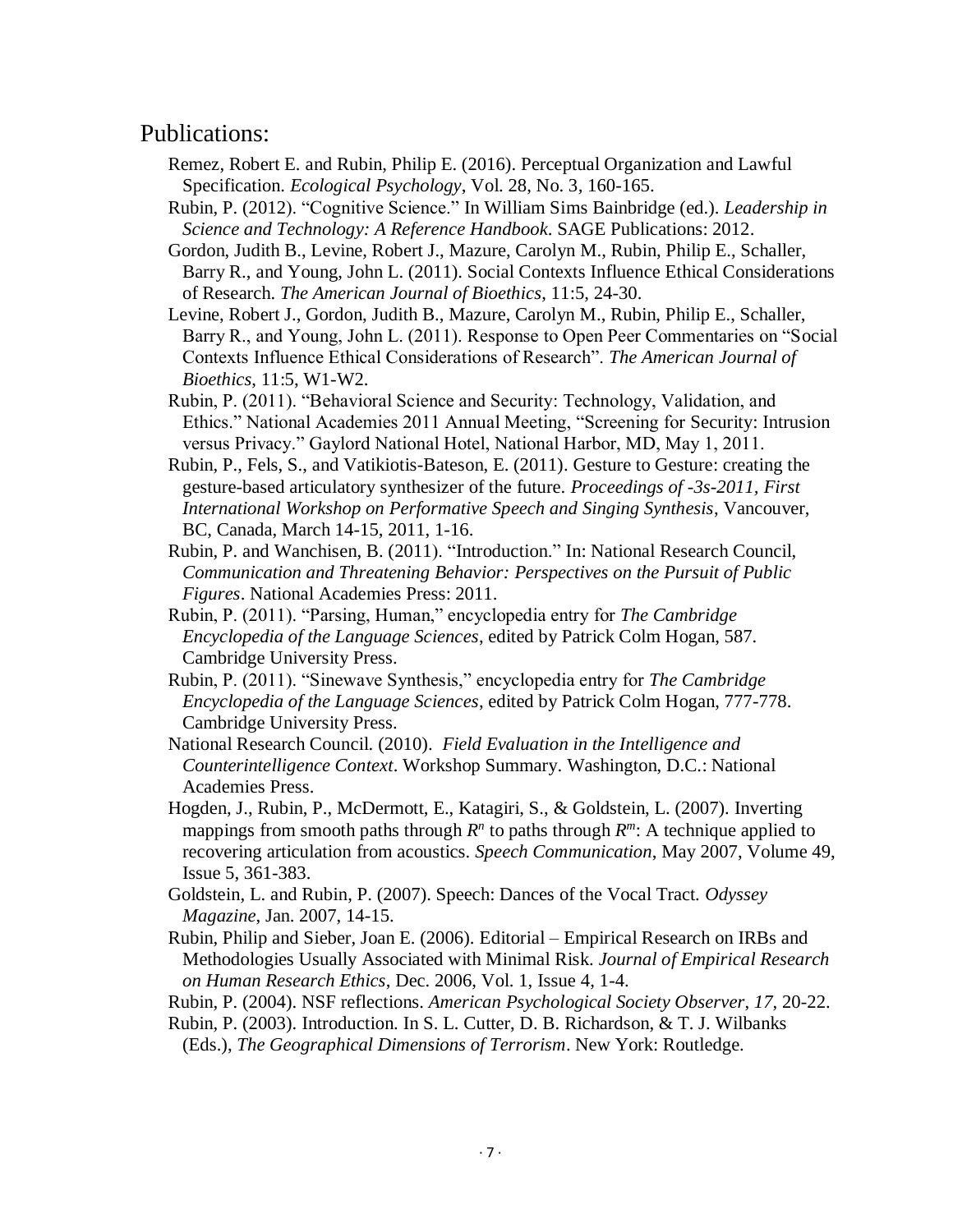- Iskarous, Khalil, Goldstein, Louis M., Whalen, D. H., Tiede, Mark K., & Rubin, Philip E. (2003). CASY: The Haskins Configurable Articulatory speech synthesizer. In Daniel Recasens, Maria-Josep Solé & Joaquín Romero (Eds.), *Proceedings of the 15th International Congress of Phonetic Sciences* (pp. 185-188). Barcelona: Universitat Autonoma de Barcelona.
- Rubin, P. (2002). The regulatory environment for science: Protecting participants in research. In A. H. Teich, S. D. Nelson & S. J. Lita (Eds.), *AAAS Science and Technology Policy Yearbook 2002* (pp. 199-206). Washington, D.C.: American Association for the Advancement of Science.
- Sieber, J. E., Plattner, S. & Rubin, P. (2002). How (Not) to Regulate Social and Behavioral Research. *Professional Ethics Report*, *15*, 1-4.
- Remez, R. E., Pardo, J.S., Piorkowski, R. L. & Rubin, P. E. (2001). On the bistability of sinewave analogs of speech. *Psychological Science, 12*, 24-29.
- Yehia, H.C., Rubin, P.E. & Vatikiotis-Bateson, E. (1998). Quantitative association of vocal-tract and facial behavior. *Speech Communication, 26*, 23-24.
- Remez, R., Fellowes, J.M., Pisoni, D.B., Goh, W.D. & Rubin, P.E. (1998). Multimodal perceptual organization of speech: Evidence from tone analogs of spoken utterances. *Speech Communication, 26*, 65-73.
- Rubin, P., & Vatikiotis-Bateson, E. (1998). Talking heads. In D. Burnham, J. Robert-Ribes, & E. Vatikiotis-Bateson (Eds.), *International Conference on Auditory-Visual Speech Processing - AVSP'98* (pp. 231-235). Terrigal, Australia.
- Rubin, P., & Vatikiotis-Bateson, E. (1998). Measuring and modeling speech production in humans. In S.L. Hopp, M. J. Owren & C.S. Evans (Eds.), *Animal Acoustic Communication* (pp. 251-290). New York: Springer-Verlag.
- Saltzman, E., Löfqvist, A., Kay, B., Kinsella-Shaw, J. & Rubin, P. (1998). Dynamics of intergestural timing: A perturbation study of lip-larynx coordination. *Experimental Brain Research*, *123*, 412-424.
- Remez, R. E., Van Dyk, J. L., Fellowes, J. M. & Rubin, P. E. (1998). On the perception of qualitative and phonetic similarities of voices. In P. K. Kuhl & L. A. Crum (Eds.), *Proceedings of the 16th International Congress on Acoustics and the 135th Meeting of the Acoustical Society of America, Volume 4* (pp. 2063-2064). New York: Acoustical Society of America.
- Fellowes, J. M., Remez, R. E. & Rubin, P. E. (1997). Perceiving the sex and identity of a talker without natural vocal timbre. *Perception & Psychophysics*, *59*, 839-849.
- Remez, R. E., Fellowes, J. M. & Rubin, P. E. (1997). Talker identification based on phonetic information. *Journal of Experimental Psychology: Human Perception and Performance*, *23*, 651-656.
- Vatikiotis-Bateson, E., Tiede, M. K., Rubin, P. & Benoît, C. (1997). Visualization of speech production: For better and for worse. *Proceedings of ASVA 97, International Symposium on Simulation, Visualization and Auralization for Acoustic Research and Education*, Tokyo, Japan, April 2-4, 1997, 233-240.
- Yehia, H.C., Rubin, P.E. & Vatikiotis-Bateson, E. (1997). Quantitative association of vocal-tract and facial behavior. *Proceedings of AVSP '97*, Rhodes, Greece, 26-27 Sep. 1997, 41-46.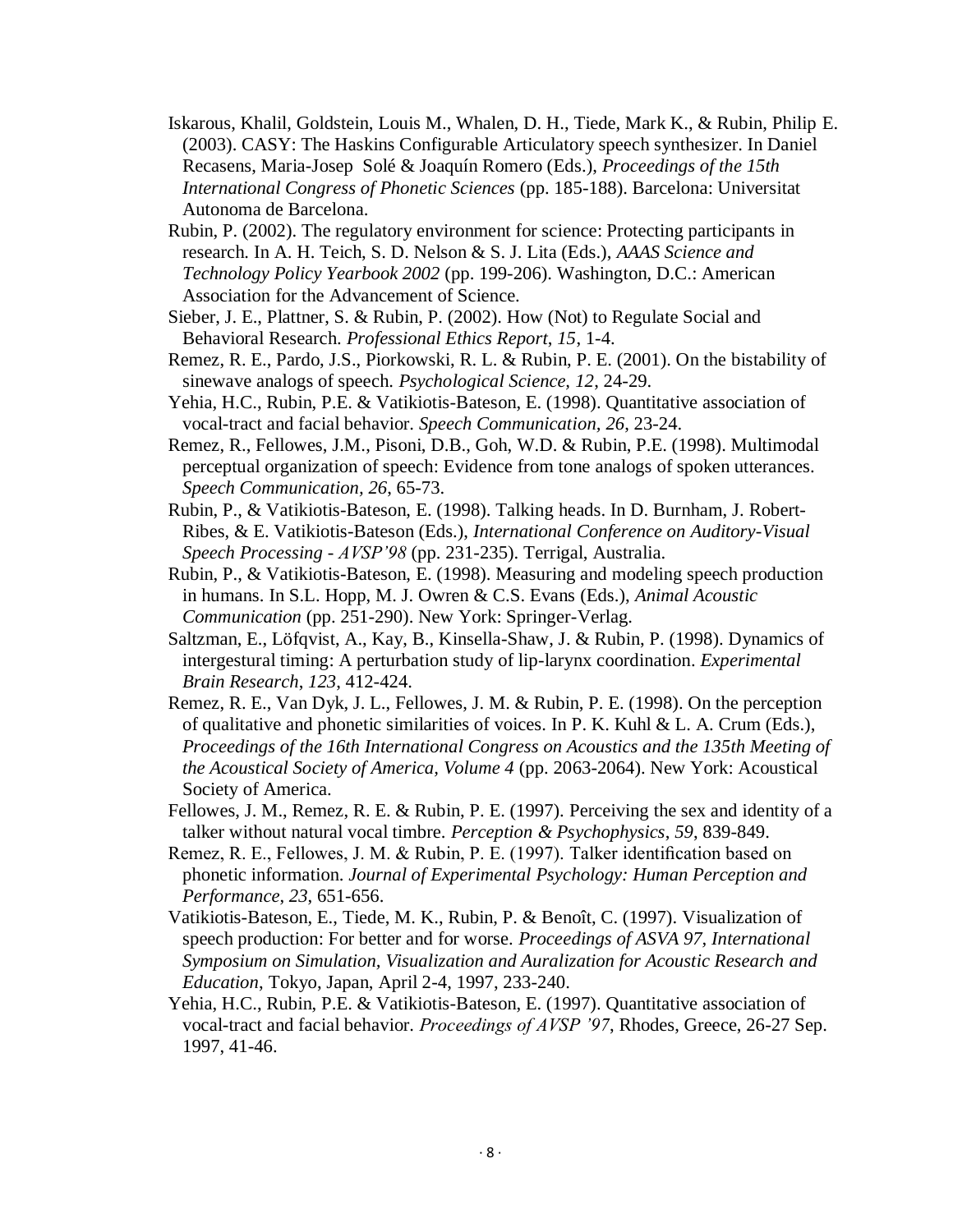- Hogden, J., Löfqvist, A., Gracco, V., Rubin, P. & Saltzman, E. (1996). Accurate recovery of articulator positions from acoustics: New conclusions based on human data. *Journal of the Acoustical Society of America*, *100*, 1819-1834.
- Hogden, J., Rubin, P. & Saltzman, E. (1996). An unsupervised method for learning to track tongue position from an acoustic signal. *Bulletin Communication Parlée, 3,* 101- 116.
- Rubin, P. , Saltzman, E., Goldstein, L., McGowan, R, Tiede, M. & Browman, C. (1996). CASY and extensions to the task-dynamic model. *Proceedings of the 4th Speech Production Seminar*, Grenoble, France, 125-128.
- Rubin, Philip E. (1995). HADES: A Case Study of the Development of a Signal Analysis System. In A. Syrdal, R. Bennett & S. L. Greenspan (Eds.), *Applied Speech Technology* (pp.501-520). Boca Raton: CRC Press.
- Saltzman, E., Löfqvist, A., Kinsella-Shaw, J., Kay, B. & Rubin, P. (1995). On the dynamics of temporal patterning in speech. In F. Bell-Berti & L. Raphael (Eds.) *Producing Speech: Contemporary Issues for Katherine Safford Harris (pp. 469-487).* American Institute of Physics, 1995.
- Remez, R. E., Rubin, P. E., Berns, S. M., Pardo, J. S. & Lang, J. M. (1994). On the perceptual organization of speech. *Psychological Review*, *101*, 129-156.
- Remez, R. E., & Rubin, P. E. (1993). On the intonation of sinusoidal sentences: Contour and pitch height. *Journal of the Acoustical Society of America*, *94*, 1983-1988.
- Saltzman, E., Lofqvist, A., Kinsella-Shaw, J., Rubin, P. E. & Kay, B. (1992). A perturbation study of lip-larynx coordination. In J. J. Ohala, T. M. Nearey, B. L. Derwing, M. M. Hodge & G. E. Wiebe (Eds.), *Proceedings of the International Conference on Spoken Language Processing (ICSLP '92): Addendum* (pp. 19-22). Edmonton, Canada: Priority Printing.
- Saltzman, E., Kay, B., Rubin, P., & Kinsella-Shaw, J. (1991)*.* Dynamics of intergestural timing. *Perilus XIV,* Institute of Linguistics, University of Stockholm, Stockholm, Sweden, 47-56.
- Remez, R. E., & Rubin, P. E. (1990). On the perception of speech from time-varying attributes: Contributions of amplitude variation. *Perception & Psychophysics*, *48*, 313- 325.
- Whalen, D. H., Wiley, E. R., Rubin, P. E. & Cooper, F. S. (1990). The Haskins Laboratories' pulse code modulation (PCM) system. *Behavior Research Methods, Instruments, & Computers, 22,* 550-559*.*
- Saltzman, E., Goldstein, L., Browman, C. & Rubin, P. (1988). Dynamics of gestural blending during speech production. *Neural Networks*, Volume 1, Supplement 1, 316.
- Saltzman, E., Goldstein, L., Browman, C., & Rubin, P. (1988). Modeling speech production using dynamic gestural structures. *Journal of the Acoustical Society of America, 84*, S146.
- Remez, R. E., Rubin, P. E., Nygaard, L. C. & Howell, W. A. (1987). Perceptual normalization of vowels produced by sinusoidal voices. *Journal of Experimental Psychology: Human Perception and Performance*, *13*, 40-61.
- Saltzman, E., Rubin, P. E., Goldstein, L. & Browman, C. P. (1987). Task-dynamic modeling of interarticulator coordination. *Journal of the Acoustical Society of America, 82*, S15.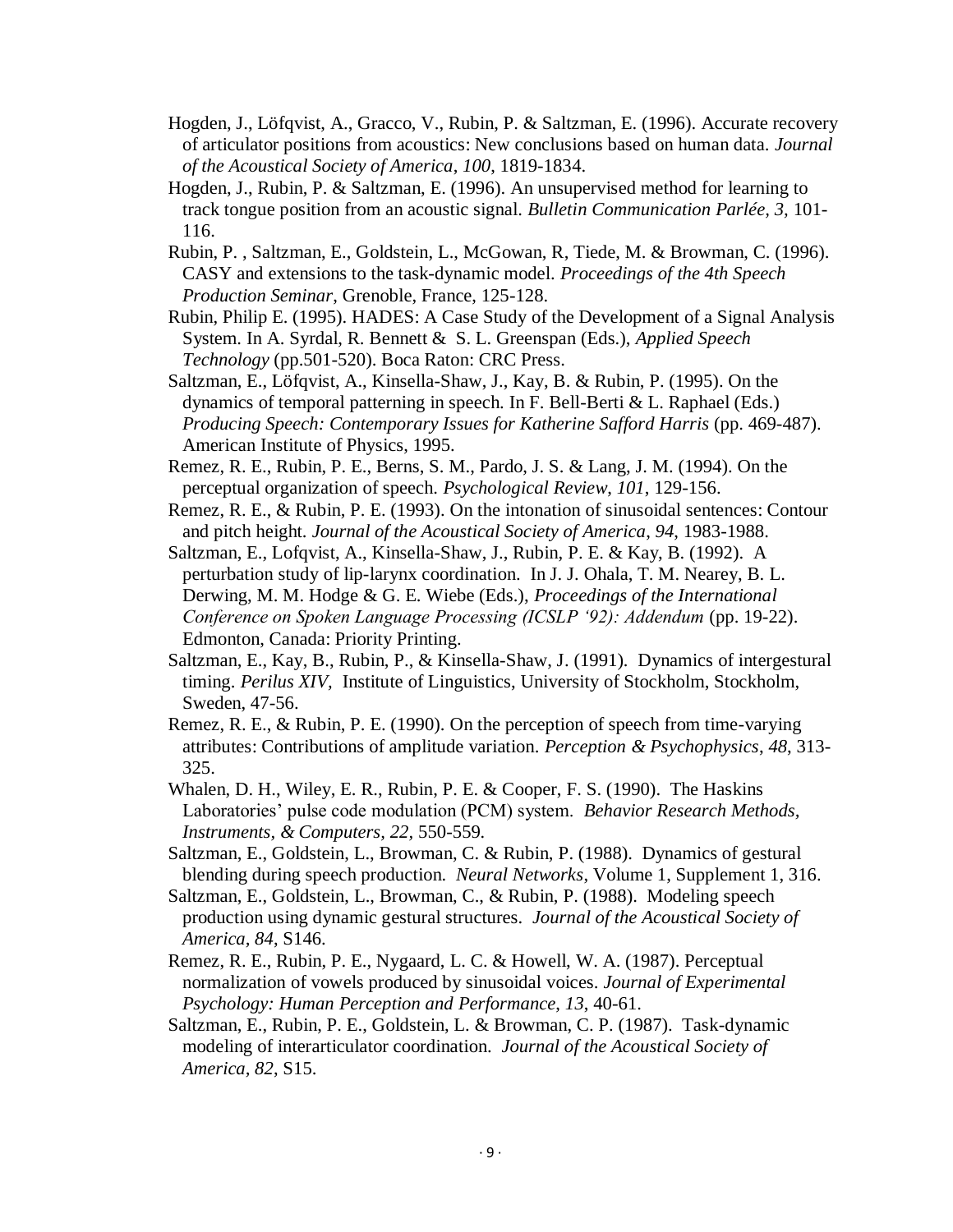- Browman, C. P., Goldstein, L., Kelso, J. A. S., Rubin, P. E. & Saltzman, E. (1984). Articulatory synthesis from underlying dynamics. *Journal of the Acoustical Society of America, 75*, S22.
- Remez, R. E. & Rubin, P. E. (1984). Perception of intonation in sinusoidal sentences. *Perception & Psychophysics*, *35*, 429-440.
- Remez, R. E., Rubin, P. E., & Pisoni, D. B. (1983). Coding of the speech spectrum in three time-varying sinusoids. In C. Parkins and S. W. Anderson (Eds.), *Cochlear Prostheses* (pp. 485-489). New York: New York Academy of Sciences.
- Remez, R. E. & Rubin, P. E. (1983). The stream of speech. *Scandinavian Journal of Psychology*, *24*, 63-66.
- Rubin, P., Baer, T. & Mermelstein, P. (1981). An articulatory synthesizer for perceptual research. *Journal of the Acoustical Society of America*, *70*, 321-328.
- Remez, R. E., Rubin, P. E., Pisoni, D. B. & Carrell, T. D. (1981). Speech perception without traditional speech cues. *Science*, *212*, 947-950.
- Kelso, J. A. S., Holt, K. G., Rubin, P. & Kugler, P. N. (1981). Patterns of human interlimb coordination emerge from the properties of non-linear, limit-cycle oscillatory processes: theory and data. *Journal of Motor Behavior*, *13*, 226-261.
- Fowler, C. A., Rubin, P. E., Remez, R. E. & Turvey, M. T. (1980). Implications for speech production of a general theory of action. In B. Butterworth (Ed.), *Language Production, Vol. I: Speech and Talk* (pp. 373-420). New York: Academic Press.
- Rubin, P.E. (1980). Sinewave synthesis. Internal memorandum. Haskins Laboratories, New Haven, Connecticut.
- Goodman, D., Rubin, P. & Kelso, J. A. S., (1980, May). *The use of minicomputers in motor behavior research*. Invited paper at Annual Conference of the North American Society for the Psychology of Sport and Physical Activity Workshop in Boulder, CO. A generalized system for the capture and analysis of movement data.
- Mermelstein, P., & Rubin, P., (1977). Articulatory synthesis a tool for the perceptual evaluation of articulatory gestures. In Carre, R., Descout, R. & Wajskop, M. (Eds.), *Articulatory Modeling and Phonetics*. Brussels : G.A.L.F. Groupe de la Communication Parlee.

Rubin, P., Turvey, M. T. & Van Gelder, P. (1976). Initial phonemes are detected faster in spoken words than in spoken nonwords. *Perception and Psychophysics*, *19*, 394- 398.

#### Conference, Symposium, and Community Service Presentations:

- Rubin, P. (2017). "BBCSS Chair's Opening Remarks: BBCSS 2006-2011." Invited presentation: 20th Anniversary of the National Academies' Board on Behavioral, Cognitive and Sensory Sciences, National Academies, Washington, DC, October 19, 2017
- Rubin, P. (2016). "Obama's BRAIN: a view of science policy from inside the White House." , IBM Watson Health Distinguished Lecture Series, Jan. 19, 2016
- Rubin, P. (2015). "Obama's BRAIN: a view of science policy from inside the White House.", The Philosophical Society of Washington, The 2354<sup>th</sup> Meeting, Nov. 20, 2015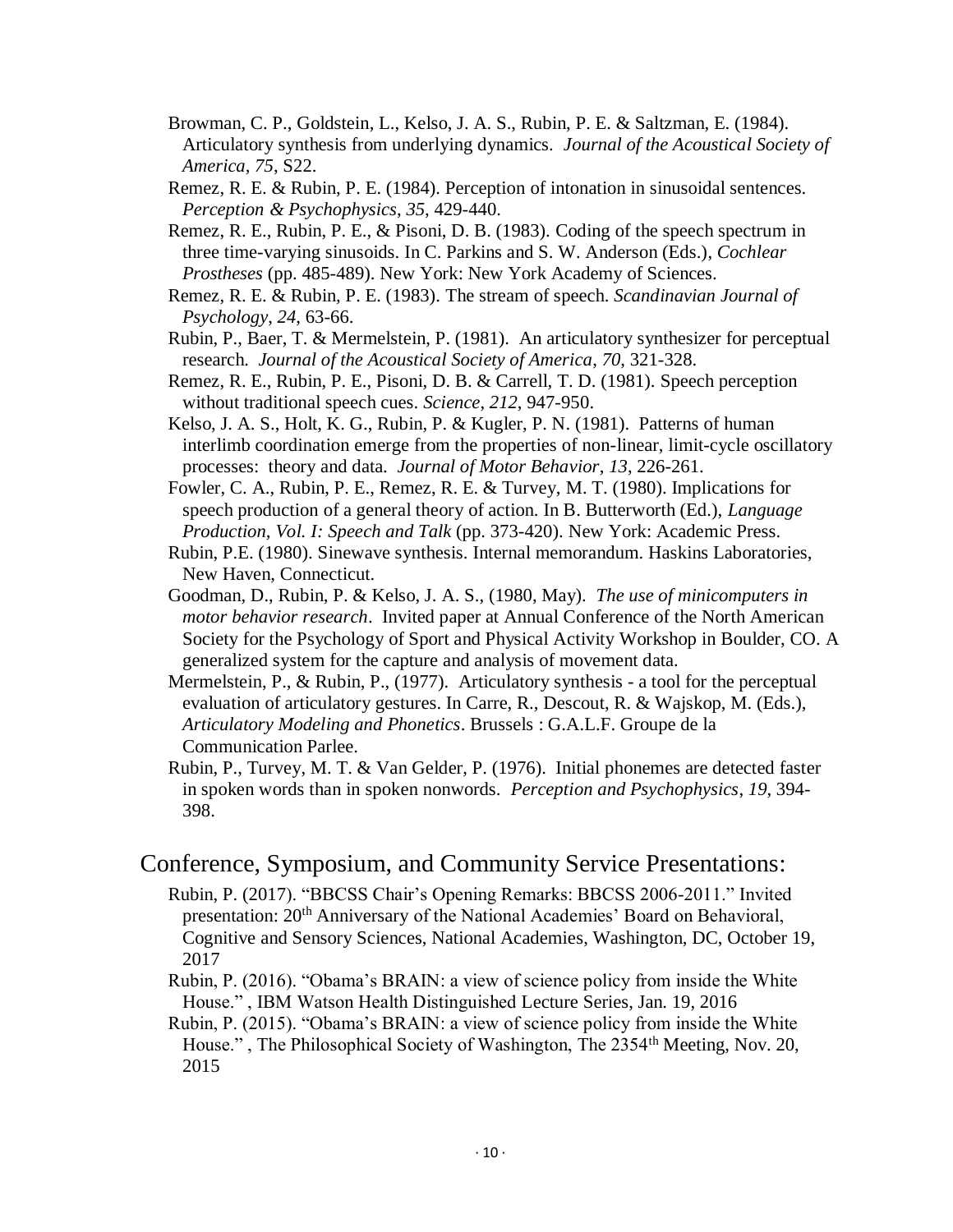- Rubin, P. (2014). "White House OSTP: Policy as Embodied Action." NIH Executive Leadership Program, invited presentation: Brookings Institution, Washington, DC, June 26, 2014
- Rubin, P. (2014). "The BRAIN Initiative: opportunities at the nexus of nanoscience and neuroscience." Invited presentation: The NSTC Nanoscale Science, Engineering, and Technology (NSET) Subcommittee meeting, White House Conference Center, Washington, DC, June 24, 2014
- Rubin, P. (2014). "White House OSTP: Policy as Embodied Action." Keynote speech, American Academy of Arts and Sciences / New York State Energy Research and Development Authority (NYSRDA) workshop: Applying Behavioral Strategies to Energy Decisions and Behaviors. Pace University Law School, White Plains, NY, June 18, 2014
- Rubin, P. (2014). "The White House Neuroscience Initiative." Opening address, NeuroFutures, University of Washington, Seattle, WA, June 17, 2014
- Rubin, P. (2014). "The White House Neuroscience Initiative." Dinner speaker, AAAS-ABA National Conference of Lawyers and Scientists, AAAS, Washington, DC, March 7, 2014
- Rubin, P. (2013). "The Discovery of the Higgs Boson." Public statement at the U.S. Congress. Celebration of the Discovery of the Higgs Boson, hosted by the House Science Caucus, Rayburn House Office Building, Washington, DC, Nov. 20, 2013
- Rubin, P. (2013). "The White House Neuroscience Initiative." Opening speaker, The Impact of Brain and Mind Research, a symposium in honor of the inauguration of Dr. Subra Suresh, Carnegie Mellon University, Pittsburgh, PA, September 28, 2013.
- Rubin, P. (2013). "The White House Neuroscience Initiative: Policy as Embodied Action." Linguistic Society of America Annual Meeting, Invited Plenary Panel: Language in the Public Sphere: Policy Implications of Linguistics Research. Boston, MA, Jan. 4, 2013
- Rubin, P. (2013). "Talking Heads: Speech and Embodied Cognition." Invited presentation, Krasnow Institute, George Mason University, Fairfax, VA, Feb. 11, 2013.
- Rubin, P. (2013). "The White House Neuroscience Initiative: Policy as Embodied Action." Linguistic Society of America Annual Meeting, Invited Plenary Panel: Language in the Public Sphere: Policy Implications of Linguistics Research. Boston, MA, Jan. 4, 2013
- *Neuroscience Quarterly*. (2012). "Q&A: Exploring the White House Neuroscience Initiative." An interview with Philip Rubin, Fall 2012, 4-5.
- Barbosa, Adriano V., Oberg, Martin A., Rubin, Philip E., Yehia, Hani C., and Vatikiotis-Bateson, Eric. (2011). "Using instantaneous correlation to assess intra and inter speaker coordination during speech." Proceedings of the International Seminar on Speech Production (ISSP) 2011, 9<sup>th</sup> Edition, Montréal, June 20-23, 2011, 9-10.
- Rubin, P. (2011). Invited participant, National Academies 2011 Annual Meeting, "Screening for Security: Intrusion versus Privacy." Gaylord National Hotel, National Harbor, MD, May 1, 2011.
- Rubin, P. (2011). Invited participant, C-PET (Center for Policy on Emerging Technologies) Roundtable -- Innovation: Risk, Entrepreneurship and Globalization. Washington, D.C., Feb. 16, 2011.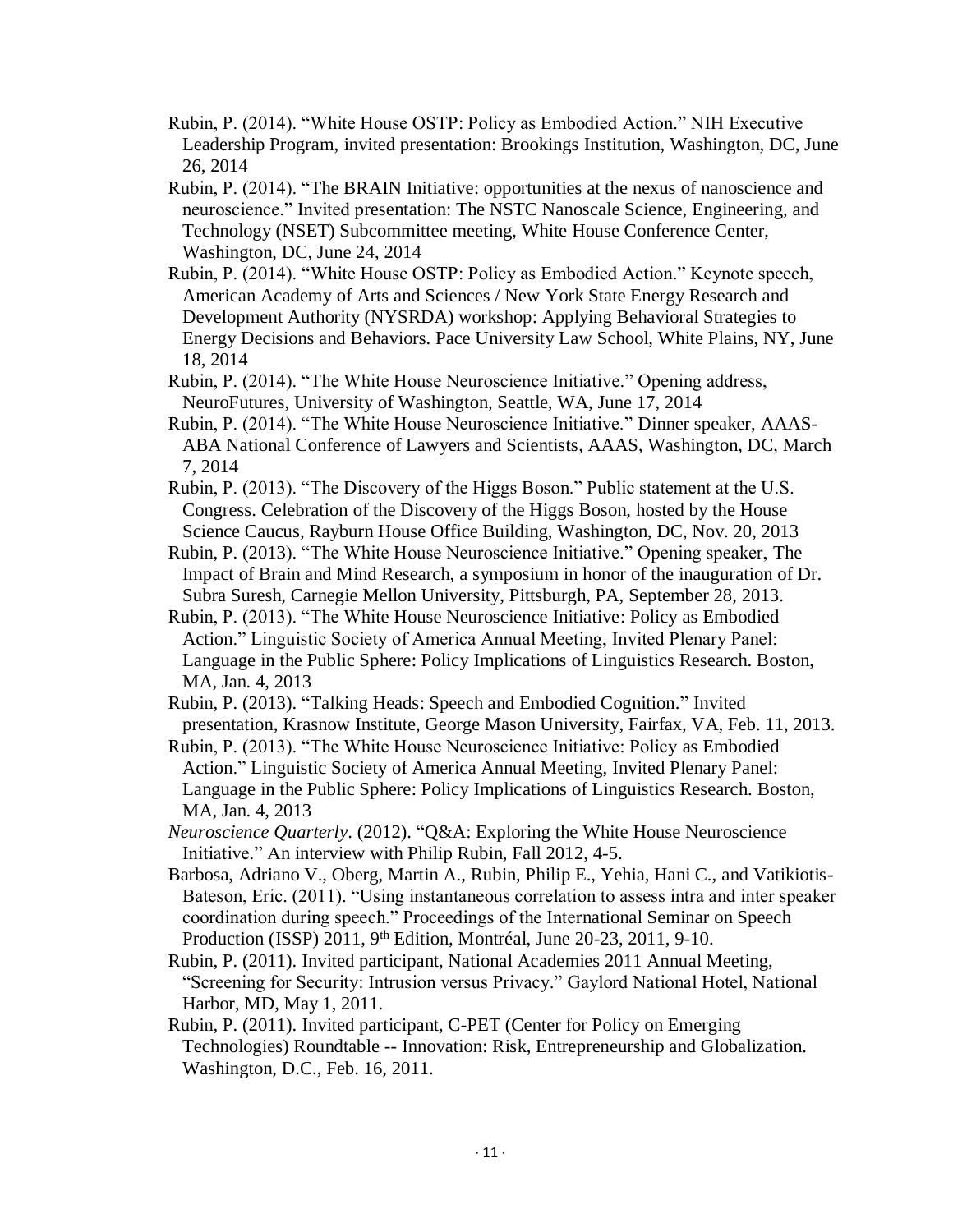- Rubin, P. (2011). Invited participant, DuPont Summit on Science, Technology, and Environmental Policy. Carnegie Institution, Washington, D.C., Dec. 3, 2010.
- Rubin, P. (2010). Invited participant, American Psychological Association Science Leadership Conference, Strengthening Our Science: Enhancing the Status of Psychology as a STEM Discipline. Washington, D.C., Nov. 11-13, 2010.
- Rubin, P. (2010). Invited participant, ESRC/NIA Workshop on the Role of Well-Being Measures in Public Policy. The National Academies, Washington, D.C., Nov. 8-9, 2010.
- Rubin, P. (2010). Talking Heads. Invited presentation, ScienceWriters2010, Yale University, New Haven, CT, Nov. 5-9, 2010.
- Rubin, P. (2010). Panelist, Mindsets: a conversation between artists and scientists, Arts Council of Greater New Haven, Haskins Laboratories, New Haven, CT, Nov. 4, 2010.
- Rubin, P. (2010). Talking Heads: speech embodied, embedded and enactive. Invited presentation, Haskins Laboratories 75th Anniversary Series: The Haskins Legacy, Haskins Laboratories, New Haven, CT, Nov. 4, 2010.
- Rubin, P. (2010). Invited participant, NIH OppNet: Expanding Opportunities in Basic Behavioral and Social Science Research. The National Academies, Washington, D.C., Oct. 28-29, 2010.
- Rubin, P. (2010). Chair, National Cancer Institute Basic and Biobehavioral Research Branch Expert Meeting: Sensory Sciences and Embodied Cognition. The National Academies, Washington, DC, Aug. 4-5, 2010.
- Rubin, P. (2010). Security, Safety and Human Subjects' Protection (with Dr. Ivor Pritchard and Dr. Julie Kaneshiro, Office for Human Research Protections (OHRP), HHS, and Dr. Donald Witters, Jr., U.S. Food and Drug Administration (FDA), HHS). Invited presentation, National Institutes of Health (NIH) – mHealth Workshop: Reducing Barriers to Mobile Technology Usage in Behavioral and Social Sciences Research, Bethesda, MD, June 7-8, 2010.
- Rubin, P. (2010). Invited participant and commentator, National Academies' Committee on Developing Metrics for Department of Homeland Security and Technology Research, Workshop: Mobilizing Science and Technology to Address Missions. Washington, DC, April 22, 2010.
- Rubin, P. (2010). Talking Heads: Speech and Embodied Cognition. Invited presentation, Trumbull College Fellows meeting, Yale University, Mar. 25, 2010.
- Rubin, P. (2010). Human subjects protections: fighting "mission creep". Invited presentation, Yale Bioethics Society, Davenport College, Yale University, Mar. 24, 2010.
- Rubin, P., Ramsay, G., & Vatikiotis-Bateson, E. (2009). Talking heads: Speech synthesis and embodied cognition. Invited presentation. 158th Meeting of the Acoustical Society of America, San Antonio, Texas, Oct. 27, 2009.
- Rubin, P. (2009). Voice Stress Technologies. Invited presentation, The National Academies Workshop on Field Evaluation of Behavioral and Cognitive Sciences-Based Methods and Tools for Intelligence and Counter-Intelligence, Washington, DC, Sep. 22, 2009.
- Rubin, P. (2008). Talking Heads: Embodied Cognition and Ethics. Invited presentation, Yale University Interdisciplinary Center for Bioethics, Technology and Ethics Working Group, Dec. 3, 2008.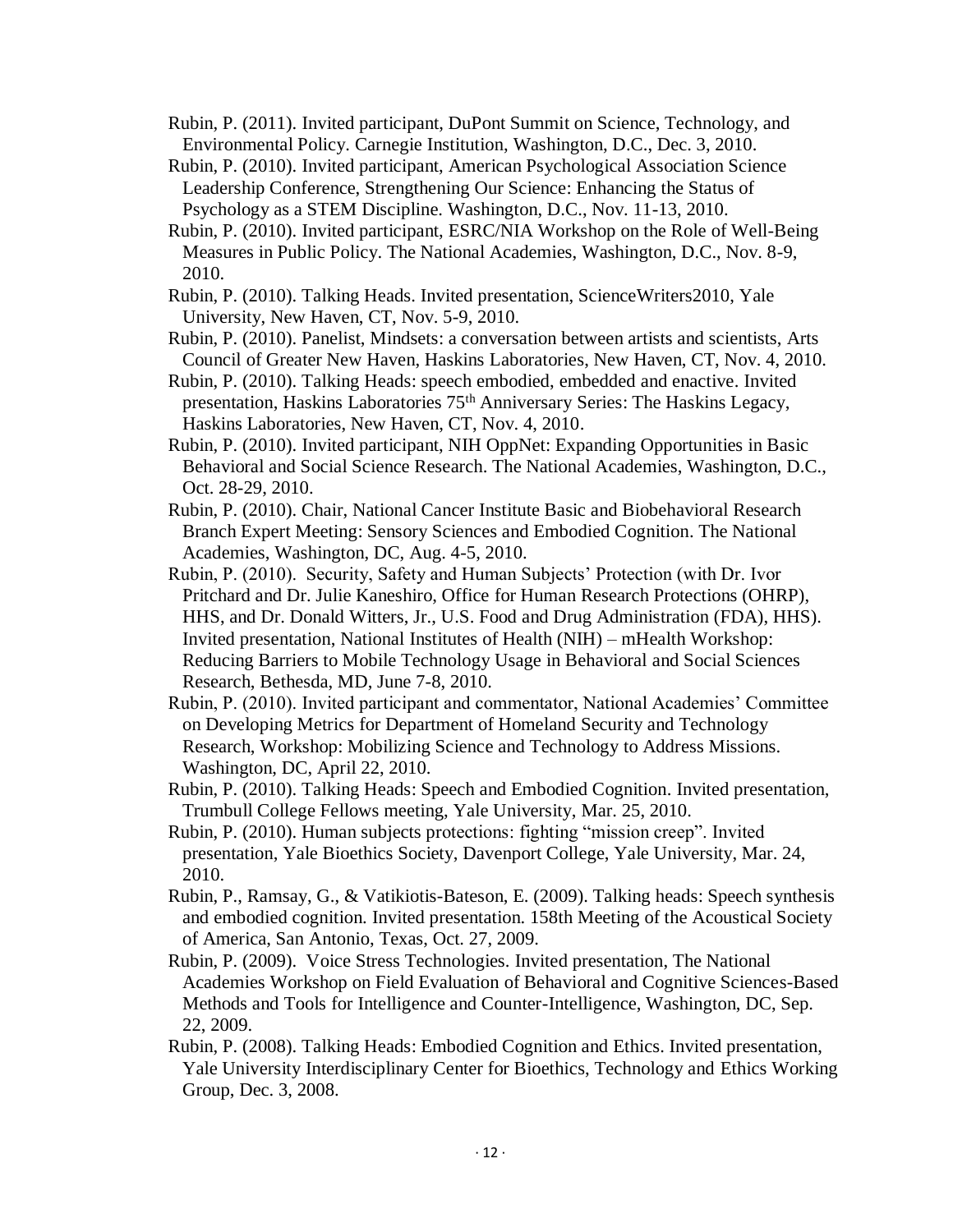- Rubin, P. (2008). Talking Heads: Speech and Embodied Cognition. Invited presentation, University of British Columbia, Oct. 23, 2008.
- Rubin, P. (2008). Talking Heads: Speech and Embodied Cognition. Invited presentation, The National Academies Committee on Human-Systems Integration, Washington, DC, Sep. 9, 2008.
- Rubin, P. (2008). Talking Heads: Speech and Embodied Cognition. Invited presentation, A Natural-Physical Perspective on Perception-Action-Cognition conference, University of Connecticut, Storrs, June 19, 2008.
- Rubin, P. (2008). Moving Forward with IRBs: Best Practices. Chair and Moderator, Association for Psychological Science Symposium, Chicago, May 23, 2008.
- Rubin, P. (2008). Organizer, Moderator and Speaker, AAAS Symposium: Advances in Language and Speech Science and Technology. AAAS Annual Meeting, Boston, MA, Feb. 15, 2008.
- Rubin, P. (2007). The Great Debate The Tension Between IRB Review and Academic Freedom / the First Amendment (with Jerry Menikoff and Robert Levine). Invited presentation at PRIM&R (Public Responsibility in Medicine and Research) 2007 Annual HRPP Conference (Human Research Protection Programs in an Evolving Research Landscape), Boston, Dec. 3, 2007.
- Rubin, P. (2007). Invited participant, American Psychological Association Grand Challenges Summit, Baltimore, MD, Oct. 28-30, 2007.
- Rubin, P. (2007). Co-organizer, with Leon Fuerth, of the Forward Engagement "Evolutionary Secession" session, sponsored by the Rockefeller Brothers Fund and The George Washington University, Washington, DC, April 2007.
- Barbosa, Adriano V., Yehia, Hani C., Rubin, Philip and Vatikiotis-Bateson, Eric. (2006). Relating the Audible and Visible Components of Speech. 7<sup>th</sup> International Seminar on Speech Production, Utabuba – SP- Brazil, Dec. 13-15, 2006.
- Rubin, P. (2006). Human Subjects and Public Policy. Invited talk, American Psychological Association Science Leadership Conference, 2006, Washington, D.C., Dec. 1-2, 2006.
- Rubin, P. (2006). Turning Fears into Public Policy: Grey Goo and Government. Invited talk, SEAC (Society for Ethics Across the Curriculum) 8<sup>th</sup> Annual International Conference, 2006, Ethics Institute, Dartmouth College, Hanover, NH, Nov. 16-18, 2006.
- Thomson, Judith Jarvis, Elgin, Catherine, Hyman, David A., Rubin, Philip, E., and Knight, Jonathan. (2006). AAUP Report: Research on Human Subjects: Academic Freedom and the Institutional Review Board. *Academe*, Volume 92, Number 5, Sep.- Oct. 2006.
- Rubin, P. (2006). Panel of Experts and Invited Participant, Creative Ethical Problem Solving in Human Research, Oakland, CA, July 28, 2006. Sponsored by National Institutes of Health, National Science Foundation and California State University, East Bay.
- Rubin, P. (2006). Talking Heads: Computational Models of Speech Production. University of Western Sydney, Sydney, Australia, Apr. 18, 2006.
- Rubin, P. (2006). Invited participant, Forward Engagement "Social Tsunamis" conference, The George Washington University, Washington, DC, April 7, 2006.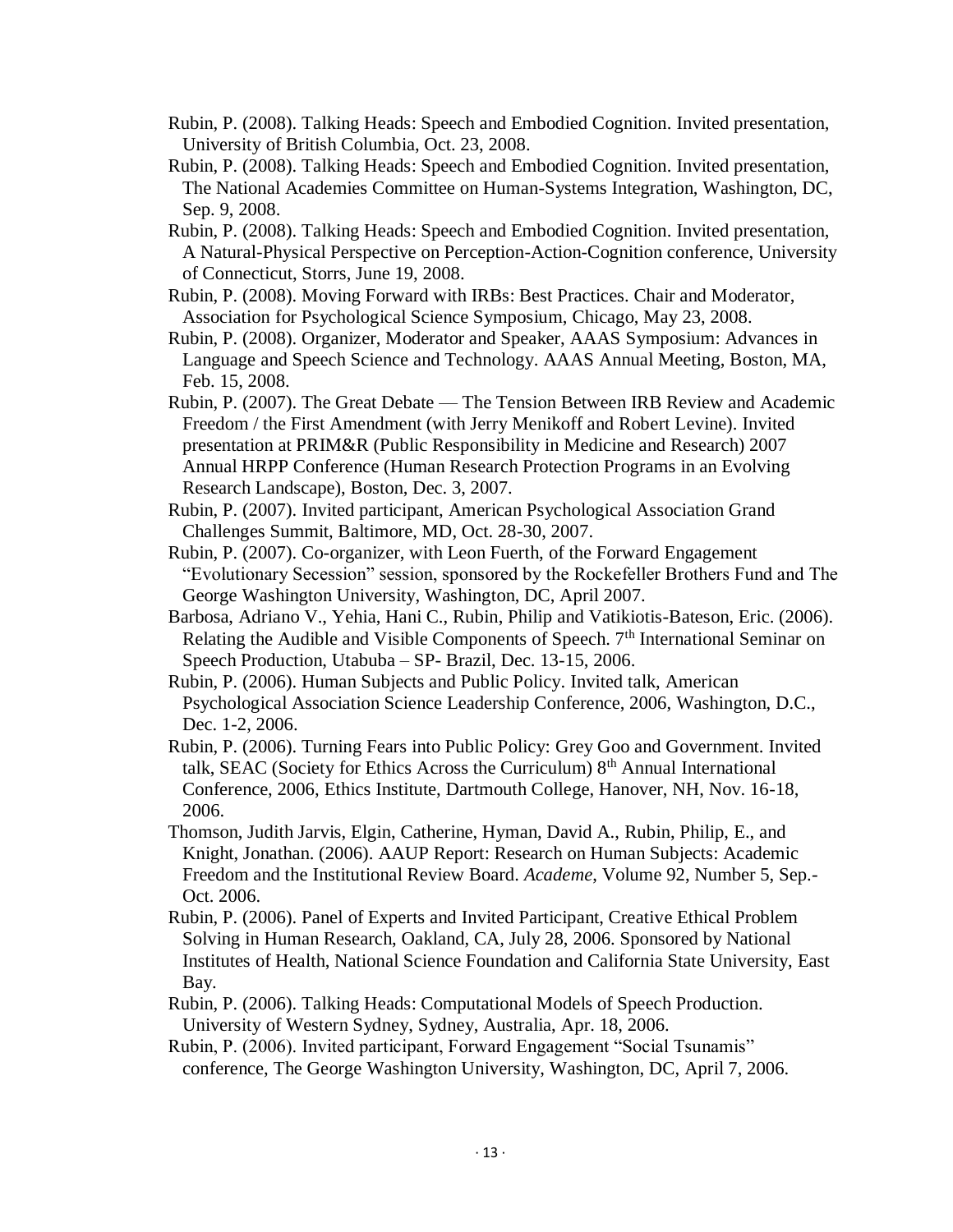- Rubin, P. (2006). Cognitive Science and Public Policy: observations of a former NSF administrator. Yale University Dept. of Psychology Seminar on Cognitive Science and Public Policy, New Haven, CT, Mar. 31, 2006.
- Rubin, P. (2005). Talking Heads: from the history of early talking machines through embodied conversational agents. Yale University: Science, Technology and Utopian Visions Working Group, New Haven, CT, Dec. 14, 2005.
- Rubin, P., Best. C., Ramsay, G., Frost, S. & Repp, B. (2005). Cross-modal perception of vowels, stops, and approximants using reduced-formant stimuli. 149th Meeting of the Acoustical Society of America, Vancouver, Canada, May 20, 2005.
- Ramsay, G., Rubin, P., & Best, C. (2005). Acoustic eigenmodes and formant-cavity affiliations for the time-varying vocal tract. 149th Meeting of the Acoustical Society of America, Vancouver, Canada, May 19, 2005.
- Rubin, P. (2005). Invited participant and commentator, *APA-Fordham Minimal Risk Conference*, sponsored by the American Psychological Association and Fordham University. New York, Apr. 29-30, 2005.
- Rubin, P. (2005). Workshop Session Co-Chair (Cyberinfrastructure-mediated Interaction, with Ruzena Bajcsy) and workshop participant. *NSF SBE-CISE Workshop on Cyberinfrastructure and the Social and Behavioral Sciences*. National Science Foundation workshop, Airlie Center, Warrenton, Virginia, March 15-16. 2005.
- Rubin, P. (2005). Organizer and Chair, AAAS Symposium: Some children are left behind: improving reading by understanding language. AAAS Annual Meeting, Washington, DC, Feb. 18, 2005.
- Rubin, P. (2004). Careers for behavioral/social scientists in management and public policy. *Non-Academic Careers in Behavioral, Psychological, and Cognitive Science*. The Federation of Behavioral, Psychological, & Cognitive Sciences. Washington, D.C., Dec. 3, 2004.
- Rubin, P. (2004). Invited participant and commentator, *Speech Separation and Comprehension in Complex Acoustic Environments*, sponsored by the Air Force Office of Scientific Research and the National Science Foundation. Montreal, Quebec, Nov. 4- 7, 2004.
- Rubin, P. (2004). Co-moderator (with I. Pritchard), *Federal Forum* (a town-hall meeting with representatives from various federal agencies). PRIM&R (Public Responsibility in Medicine and Research) 2004 Annual IRB Conference, San Diego, Oct. 30, 2004.
- Rubin, P. (2004). Enhancing communications between sponsors and research institutions (with R. Newbower, M. Francis, & G. Prakash). PRIM&R (Public Responsibility in Medicine and Research) 2004 Annual IRB Conference, San Diego, Oct. 29, 2004.
- Rubin, P. (2004). Cyberinfrastructure and the social sciences. *Workshop on Cyberinfrastructure and the Social and Behavioral Sciences*. Informal National Science Foundation workshop, Arlington, Virginia, Sep. 27. 2004.
- Rubin, P. (2004). Social and behavioral research with human subjects: opportunities for SACHRP and OHRP. Secretary's Advisory Committee on Human Research Protection, Washington, D.C., July 2004.
- Rubin, P. (2003). Participant in, *The Firing Line* (a panel representing the federal perspective on human subjects protections in all fields of research). PRIM&R (Public Responsibility in Medicine and Research) 2003 Annual IRB Conference, Dec. 5-7, 2003.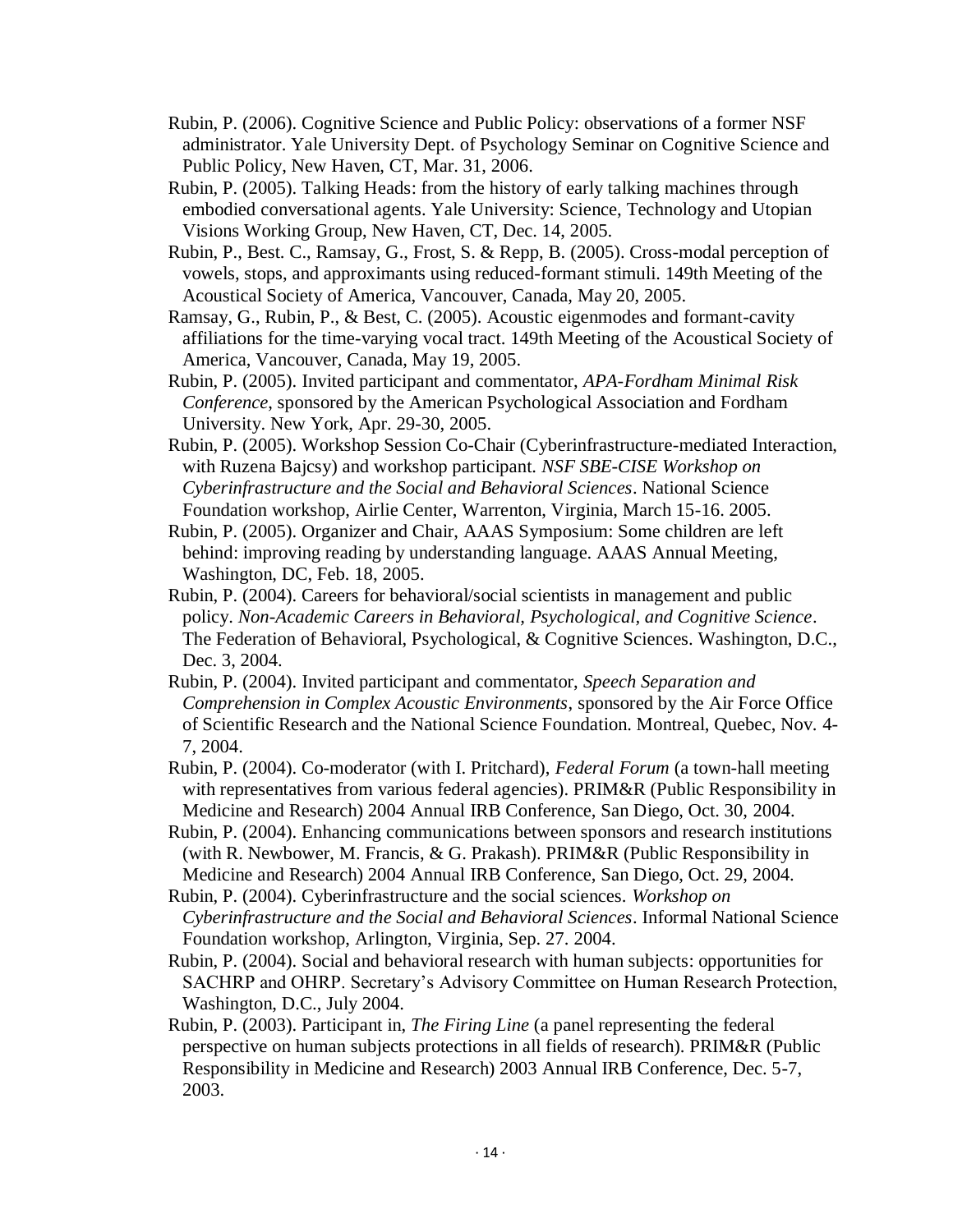- Rubin, P. (2003). The federal perspective on human subjects protections in social and behavioral research. PRIM&R (Public Responsibility in Medicine and Research) 2003 Annual IRB Conference, Dec. 5-7, 2003. (With Ellen Campbell, Dept. of Education; Felice Levine, AERA; Stuart Plattner, NSF, and George Pospisil, OHRP.)
- Rubin, P. (2003). Moderator, *The Federal Forum* (a town-hall meeting with representatives from various federal agencies). PRIM&R (Public Responsibility in Medicine and Research) 2003 Annual IRB Conference, Dec. 5-7, 2003.
- Rubin, P. (2003). Beneficence: What good has come / can come from social science research. PRIM&R (Public Responsibility in Medicine and Research) 2003 Annual IRB Conference, Dec. 5-7, 2003. (With Moira Keane and Michael Oakes.)
- Rubin, P. (2003). Regulatory flexibility: non-biomedical research. Respect for All Involved: A National Research Integrity & Human Research Protection Workshop. Columbia University, Sep. 8-9, 2003. (With Chris Pascal, J.D., Office of Research Integrity, and Dr. Jeffrey Cohen, Associate Dean, Weill Medical College of Cornell University.)
- Rubin, P. (2003). Non-biomedical research: protecting research participants and supporting the research community. A view from behind the scenes. Respect for All Involved: A National Research Integrity & Human Research Protection Workshop. Columbia University, Sep. 8-9, 2003.
- Rubin, P. (2003). Emerging funding opportunities in the social, behavioral and economic sciences. Grants Resource Center, American Association of State Colleges and Universities (AASCU), Mar. 26, 2003, Alexandria, VA.
- Rubin, P. (2002). Federal funding opportunities and obstacles. The Federation of Behavioral, Psychological, & Cognitive Sciences Annual Meeting, Nov. 16, 2002, Washington, D.C. (With Dr. Raynard Kington, National Institutes of Health; Dr. Michael Stefanek, The National Cancer Institute; and Dr. Paul Schnur, National Institute on Drug Abuse.
- Rubin, P. (2002). Invited Participant, A Conference on Undergraduate Research and Scholarship and the Mission of the Research University, The Inn and Conference Center, College Park, MD, Nov. 14-15, 2002. Sponsored by The Reinvention Center at Stony Brook.
- Rubin, P. (2002). Data sharing and the social and behavioral sciences at the National Science Foundation. Presented at the 18<sup>th</sup> annual meeting of the International Council for Sciences' Committee on Data for Science and Technology – CODATA 2002, Montreal, Canada, Sep. 30, 2002-Oct. 3, 2002.
- Rubin, P. (2002). Homeland security and the social, behavioral and economic sciences. ESCOP Social Science Committee meeting, Washington, D.C., Sep. 9-10, 2002.
- Rubin, P. (2002). Human subjects protection: creating a climate of common sense. Forum on Research Management (FORM), The Federation of Behavioral, Psychological, and Cognitive Sciences, Washington, D.C., Apr. 18, 2002.
- Rubin, P. (2002). Cognition, social interaction, communication, and convergent technologies. The Technology of Humanity: Can Technology Contribute to the Quality of Life? Illinois Institute of Technology / Chicago-Kent College of Law, Chicago, Illinois, Apr. 5, 2002.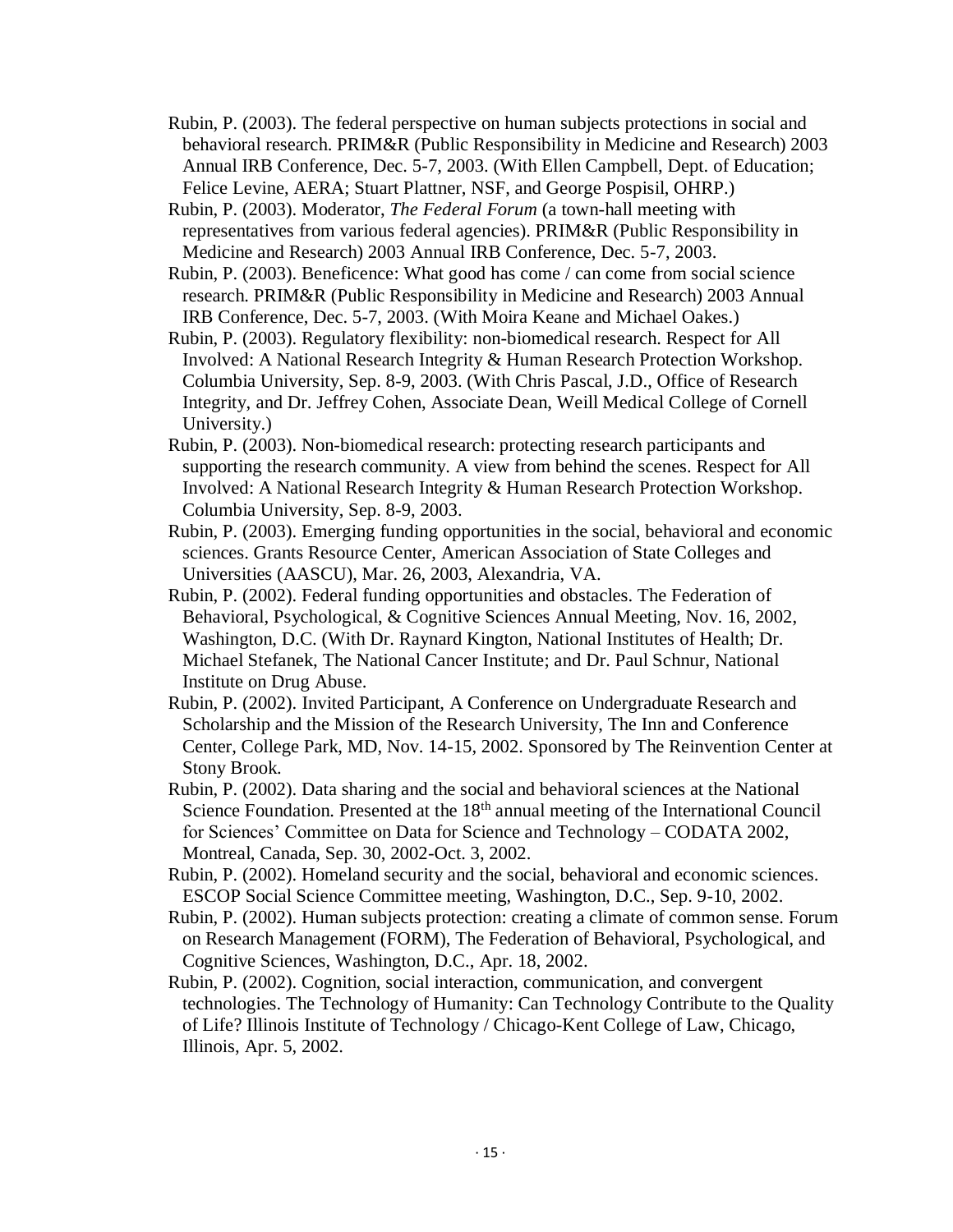- Rubin, P. (2002). What are the current and future data needs in the social and behavioral sciences? National Research Council Roundtable on Social and Behavioral Sciences and Terrorism. National Academies, Washington, D.C., Mar. 18, 2002.
- Rubin, P. (2002). Overview of social and behavioral science research (with Howard Silver and Jared Jobe). AASCU (American Association of State Colleges and Universities), Reconnecting Networks: Grants Resource Center 2002 Spring Meeting, Washington, D.C., Mar. 18, 2002.
- Rubin, P. (2002). AAHRPP and the social and behavioral sciences. National Press Club, Washington, D. C., Feb. 26, 2002.
- Rubin, P., & Pugh, K. (2002). Speaking, signing, and reading: brain systems that support language use. AAAS Annual Meeting, Boston, MA, Feb. 18, 2002, S11.
- Rubin, P. (2002). Human subjects protection: creating a climate of common sense. DC Sociological Society, George Washington University, Washington, D.C., Feb. 12, 2002.
- Rubin, P. (2002). The National Science Foundation's behavioral research agenda. National Research Council's Board on Behavioral, Cognitive and Sensory Sciences. NRC, Washington, D.C., Jan. 24, 2002.
- Rubin. P. (2002). Closing remarks and final discussion. GABFEST: Processing Communicative Events, ATR Research Laboratories, Kyoto, Japan, Jan. 15, 2002.
- Rubin, P. (2002). Cognition, social interaction, communication and convergent technologies. In M. C. Roco & W. S. Bainbridge (Eds.), *Converging technologies for improving human performance: Nanotechnology, biotechnology, information technology and cognitive science*. NSF/DOC-sponsored report, June 2002, Arlington, Virginia. Report on a workshop held Dec. 3-4, 2001, Arlington, Virginia.
- Rubin, P, Hirschbein, M., Masciangioli, T., Miller, T., Murray, C., Norwood, R. and Sargent, J. (2002). The Communicator: Enhancement of group communication, efficiency and creativity. In M. C. Roco & W. S. Bainbridge (Eds.), *Converging technologies for improving human performance: Nanotechnology, biotechnology, information technology and cognitive science*. NSF/DOC-sponsored report, June 2002, Arlington, Virginia. Report on a workshop held Dec. 3-4, 2001, Arlington, Virginia.
- Rubin, P. (2001). Panel presentation on human subjects in the social and behavioral sciences (with J. Knight & G. Koski). Department Chairs' Breakfast, American Anthropological Association, Washington, D.C., Dec. 1, 2001.
- Rubin, P. (2001). The protection of participants in non-medical research. AAAS Seminar on Science, Technology and Public Policy. Washington, D.C., May 16-17, 2001.
- Remez, R.E., Pardo, J.S., Piorkowski, R.L. & Rubin, P.E. (2000). The auditory fate of F2 in the perception of speech. 41st Annual Meeting of the Psychonomic Society, November 16-19, 2000, New Orleans, Louisiana.
- Remez, R.E., Pardo, J.S. & Rubin, P.E. (1999). On the bistability of sinewave replicas of speech. Empire State Speech Research Conference, Binghamton, New York, June 28, 1999.
- Remez, R.E., Van Dyk, J.L., Fellowes, J.M. & Rubin, P.E. (1998). On the perception of qualitative and phonetic similarities of voices. Sixteenth International Congress on Acoustics and One-hundred and thirty-fifth meeting of the Acoustical Society of America, June 25, 1998. Seattle, Washington.
- Rubin, P., & Vatikiotis-Bateson, E. (1998). Talking heads. *International Conference on Auditory-Visual Speech Processing - AVSP'98*, Terrigal, Australia, 4-7 Dec. 1998.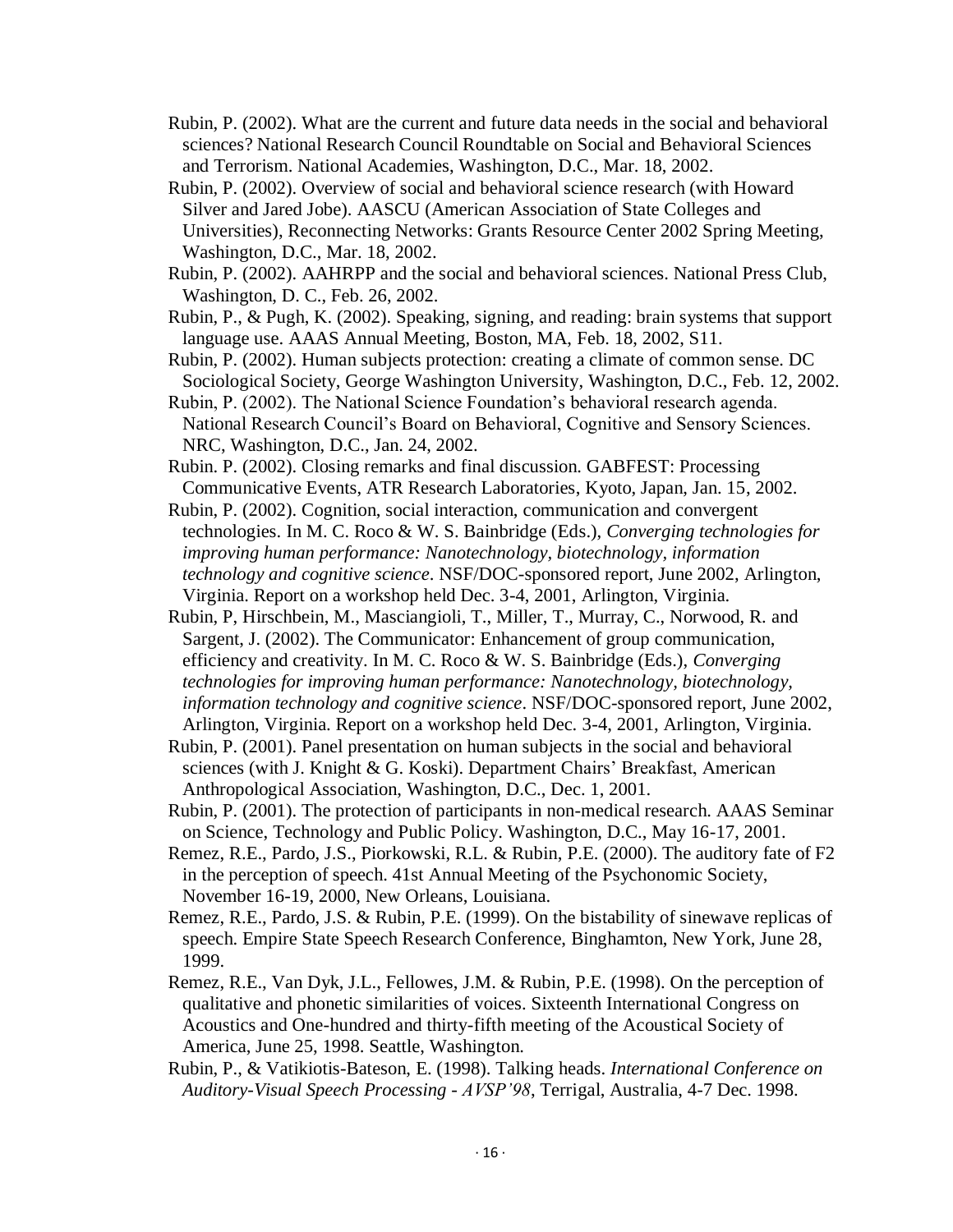- Yehia, H.C., Rubin, P.E. & Vatikiotis-Bateson, E. (1997). Quantitative association of vocal-tract and facial behavior. AVSP '97, Rhodes, Greece, 26-27 Sep. 1997.
- Vatikiotis-Bateson, E., Tiede, M. K., Rubin, P. & Benoît, C. (1997). Visualization of speech production: For better and for worse. ASVA 97, International Symposium on Simulation, Visualization and Auralization for Acoustic Research and Education, Tokyo, Japan, April 2-4, 1997.
- Rubin, P. (1996). Participant, ATR Workshop on Issues in Temporal Organization for Speech. Turtle Bay Hilton, Oahu, Hawaii, December 7-9, 1996.
- Remez, R.E., Fellowes, J.M. & Rubin, P.E. (1996). Phonetic sensitivity and individual recognition: Notes on system architecture. Symposium on Speaker Characteristics: Effects of Gestural Variability on Speech Perception. Third Joint Meeting, Acoustical Societies of America and Japan, Honolulu, Hawaii, December 2, 1996.
- Rubin, P. (1995). Participant, Eighth International Conference on Perception and Action, Marseilles, France, July 14, 1995.
- Remez, R.E., Fellowes, J.M. & Rubin, P.E. (1996). Perceiving the sex and identity of a sinewave talker. One hundred and thirty-first Meeting of the Acoustical Society of America, Indianapolis, Indiana, May 17, 1996.
- Remez, R.E., Fellowes, J.M. & Rubin, P.E. (1995). Perceiving the sex of a talker without natural vocal timbre. Thirty-sixth Annual Meeting of the Psychonomic Society, Los Angeles, California, November 10, 1995.
- Remez, R.E., Fellowes, J.M., Blumenthal, E.Y. & Rubin, P.E. (1994). Analysis and analogy in the perception of vowels. Thirty-fifth Annual Meeting of the Psychonomic Society, Saint Louis, Missouri, November 12, 1994.
- Remez, R.E., Fellowes, J.M., Pardo, J.S. & Rubin, P.E. (1993). Voice recognition based on phonetic information. Thirty-fourth Annual Meeting of the Psychonomic Society, Washington, D.C., November 7, 1993.
- Remez. R.E., Rubin, P.E., Pardo, J.S., Fellowes, J.M., Blumenthal, E.Y., Warren, D.A. & Schanzer, B.M. (1993). On the distinctive pitch of vowels: Perceptual prototypes for sinewave analogs? One-hundred and twenty-fifth Meeting of the Acoustical Society of America, Ottawa, Ontario, Canada, May 21, 1993.
- Remez, R.E., Pardo, J.S. & Rubin, P.E. (1993). Perceptual organization of speech signals: Clues from studies of sinewave replicas of utterances. One-hundred and twenty-fifth Meeting of the Acoustical Society of America, Ottawa, Ontario, Canada, May 18, 1993.
- Remez, R.E., Pardo, J.S. & Rubin, P.E. (1992). On the independence of phonetic and auditory perception. Thirty-third Annual Meeting of the Psychonomic Society, Saint Louis, Missouri, November 13, 1992.
- Remez, R.E., Pardo, J.S. & Rubin, P.E. (1991). Making the (auditory) scene with speech. Thirty-second Annual Meeting of the Psychonomic Society, San Francisco, California, November 22, 1991.
- Remez, R.E., Berns, S.M. & Rubin, P.E. (1990). Principles of auditory perceptual organization vs. the speech signal. Thirty-first Annual Meeting of the Psychonomic Society, New Orleans, Louisiana, November 18, 1990.
- Remez, R.E. & Rubin, P.E. (1989). Do the laws of form apply to speech signals? Thirtieth Annual Meeting of the Psychonomic Society, Atlanta, Georgia, November 17, 1989.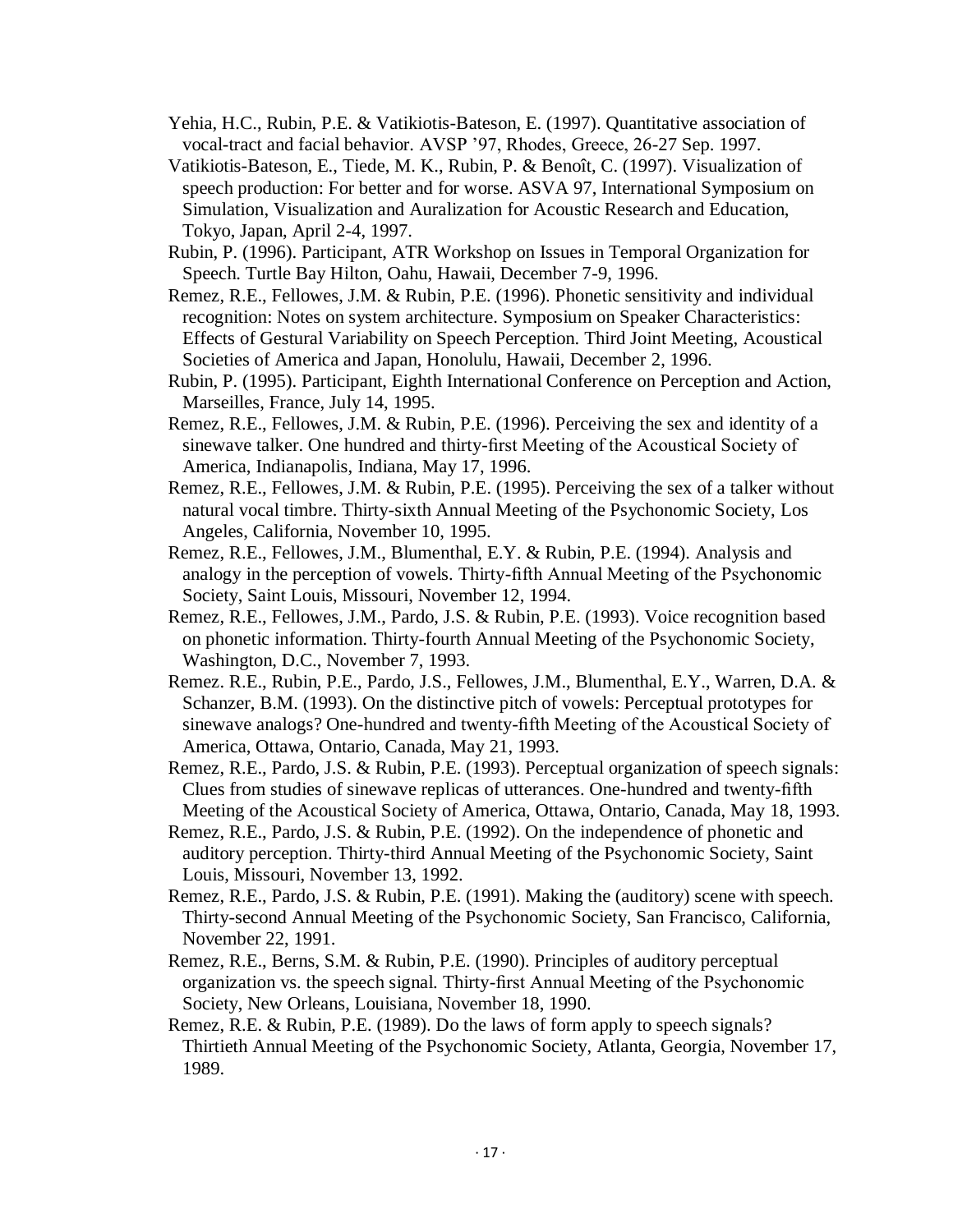- Remez, R.E. & Rubin, P.E. (1988). On the acoustic basis for perceiving syllables. Twenty-ninth Annual Meeting of the Psychonomic Society, Chicago, Illinois, November 11, 1988.
- Remez, R.E., Bressel, R.S., Rubin, P.E. & Ren, N. (1987). Perceptual differentiation of spontaneous and read utterances after resynthesis with monotone fundamental frequency. One-hundred-thirteenth meeting of the Acoustical Society of America, Indianapolis, Indiana, May 12, 1987.
- Remez, R.E., Nygaard, L.C. & Rubin, P.E. (1986). On vowel-like sounds produced by Newton's flagon. Twenty-seventh Annual Meeting of the Psychonomic Society, New Orleans, Louisiana, November 14, 1986.
- Remez, R.E., Nygaard, L.C. & Rubin, P.E. (1986). On spontaneous speech and fluently spoken text: Production differences and perceptual distinctions. One-hundred-eleventh Meeting of the Acoustical Society of America, Cleveland, Ohio, May 16, 1986.
- Remez. R.E., Rubin, P.E., Katz, M. & Dodelson, S. (1985). On the influence of lexical status in phonetic perception. Twenty-sixth Annual Meeting of the Psychonomic Society, Boston, Massachusetts, November 23, 1985.
- Remez, R.E., Rubin, P.E. & Ball, S.A. (1985). Sentence intonation in spontaneous utterances and fluently spoken text. One-hundred-ninth Meeting of the Acoustical Society of America, Austin, Texas, April 10, 1985. (coauthors: P. E. Rubin & S. A. Ball)
- Remez, R.E., Rubin, P.E., Howell, W.A. & Lau, N. (1985). Perceptual normalization of sinusoidal voices. Twenty-fifth Annual Meeting of the Psychonomic Society, San Antonio, Texas, April 10, 1985. (coauthor: P. E. Rubin, W. A. Howell, & N. Lau)
- Remez. R.E. & Rubin, P.E. (1984). On the perception of intonation from sinusoidal signals. One-hundred-seventh Meeting of the Acoustical Society of America, Norfolk, Virginia, May 8, 1984.
- Remez, R.E. & Rubin, P.E. (1983). Like a phonetic MTF. Twenty-fourth Annual Meeting of the Psychonomic Society, San Diego, California, November 14, 1983.
- Remez, R.E. & Rubin, P.E. (1983). A phonetic band? One-hundred-fifth Meeting of the Acoustical Society of America, Cincinnati, Ohio, May 10, 1983.
- Remez, R. E. & Rubin, P.E. (1983). Speech Research: Something Old, Something New. Second Annual Meeting, *International Society of Ecological Psychology*, October 29, 1983.
- Remez, R.E. & Rubin, P.E. (1982). Perception of voice pitch in sinusoidal imitations of speech. One-hundred-third Meeting of the Acoustical Society of America, Chicago, Illinois, April 29, 1982.
- Rubin, P. (1982). Participant, New York Academy of Sciences, *International Conference on Cochlear Implantation*, New York, New York, April 10-16, 1982. (coauthors: R. E. Remez & D. B. Pisoni)
- Remez, R. E. & Rubin, P.E. (1981). Phonetic perception of sinusoidal signals: Effects of temporal variation. Twenty-second Annual Meeting of the Psychonomic Society, Philadelphia, Pennsylvania, November 12, 1981.
- Remez, R.E., Rubin, P.E. & Carrell, T.D. (1981). Phonetic perception of sinusoidal signals: Effects of amplitude variation. One-hundred-first Meeting of the Acoustical Society of America, Ottawa, Ontario, Canada, May 22, 1981.